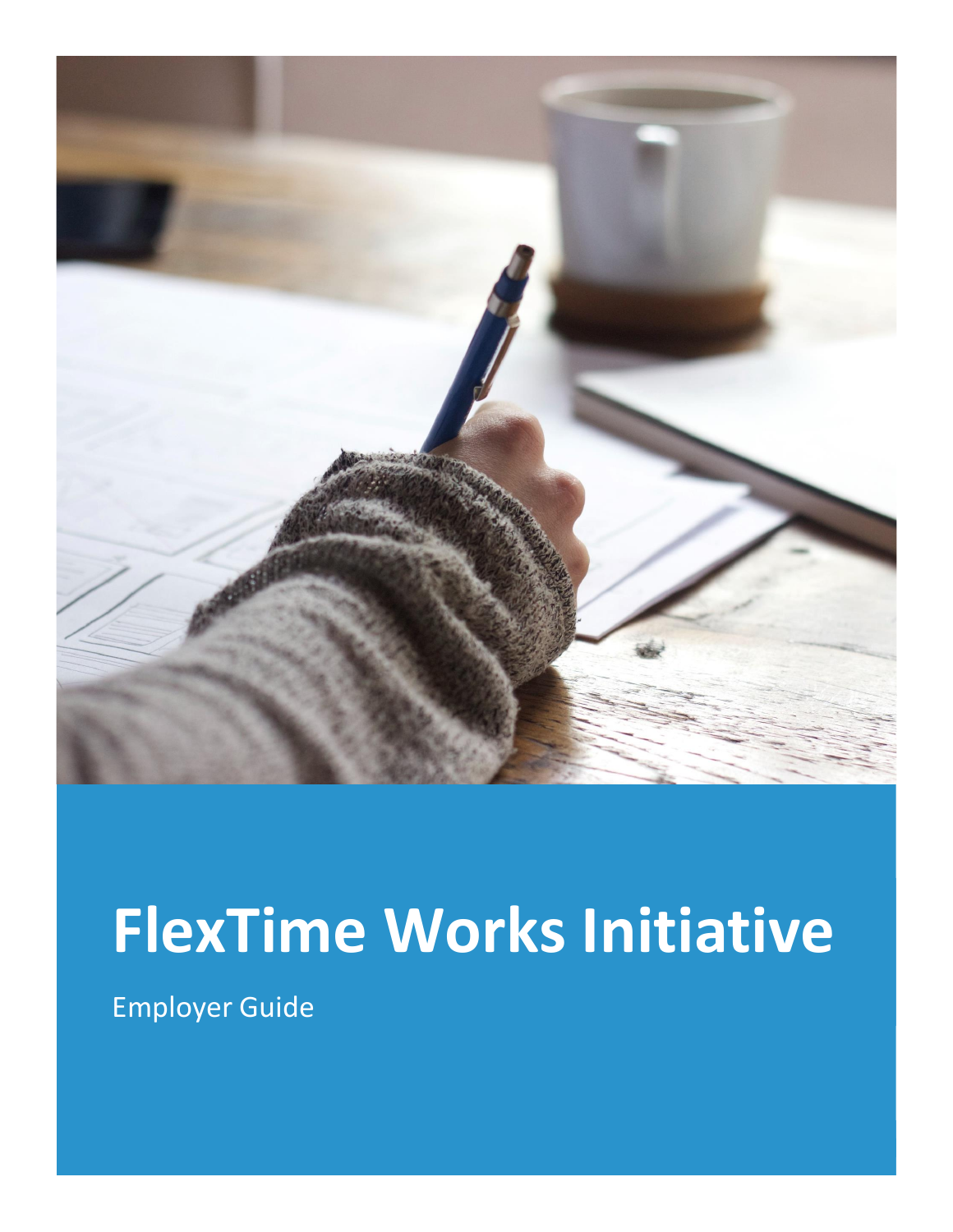### **Contents**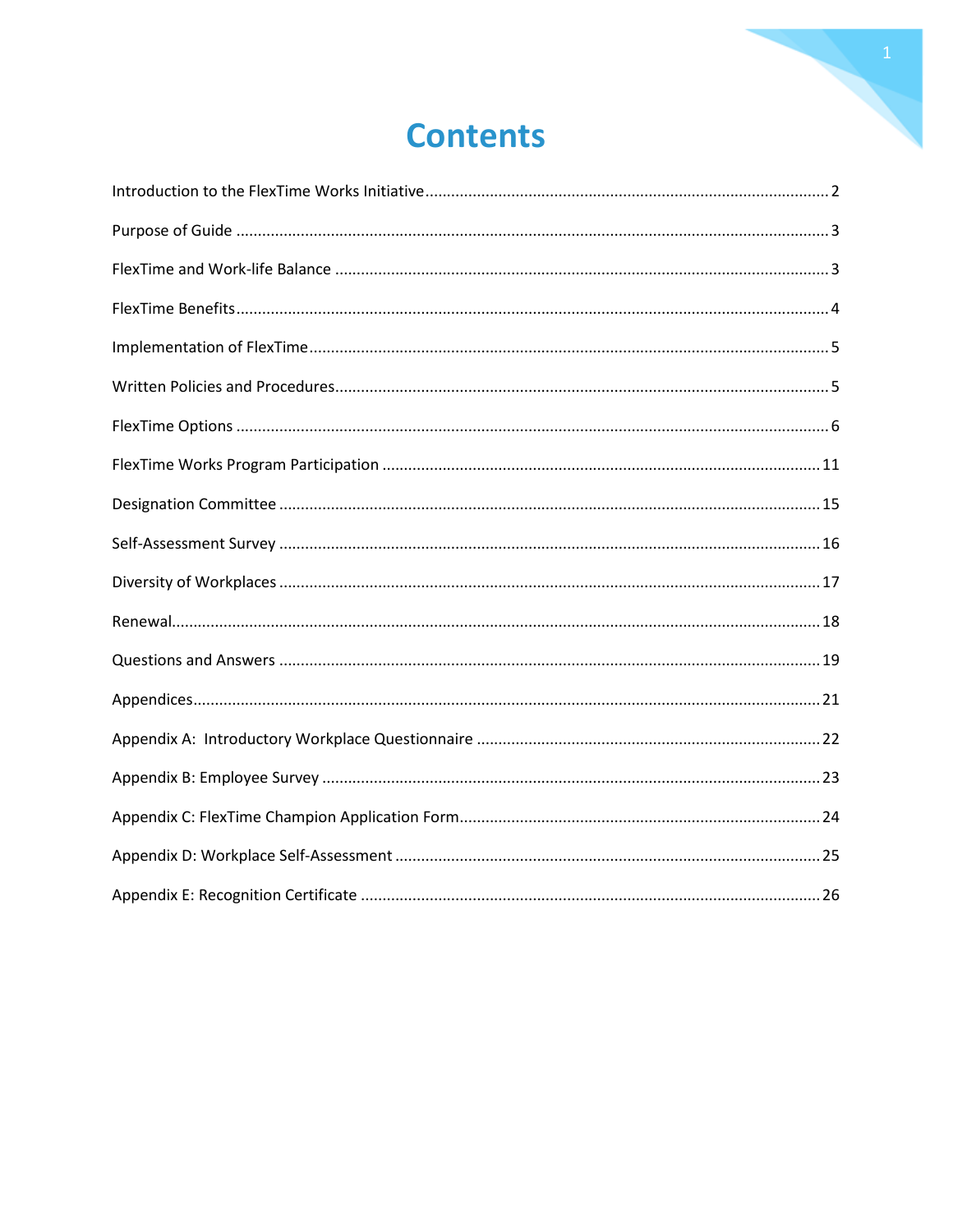



### <span id="page-2-0"></span>**Introduction to the FlexTime Works Initiative**

The FlexTime Works Initiative (FWI) is a work-life balance program designed to position the Tri-County area (Digby County, Yarmouth County, and Shelburne County) as a great place to work and live. It does that by supporting workplaces to implement FlexTime options and recognizing employers that offer FlexTime and awarding them the FlexTime Champion designation. These workplaces care about their staff and their communities and know that FlexTime is not only good for their employees but good for their organization.

The FWI is led by Parents' Place Yarmouth Family Centre, which oversaw community consultations to identify gaps in support for parents to find and maintain employment. The lack of flexible employment opportunities was identified as a significant barrier for many parents. As Parents' Place explored the promotion of FlexTime as one solution, they realized that flexible employment options would benefit many groups in addition to the parents they support.

Parents' Place Yarmouth Family Centre has dedicated staff to lead the FWI program. They are referred to as the FWI team throughout this document.

Parents' place and partners envision a network of Tri-County area businesses and non-profits that are equally and passionately committed to building a regional workplace culture that attracts families and young adults to the area, retains employees at individual workplaces creates opportunities for people to join the workforce.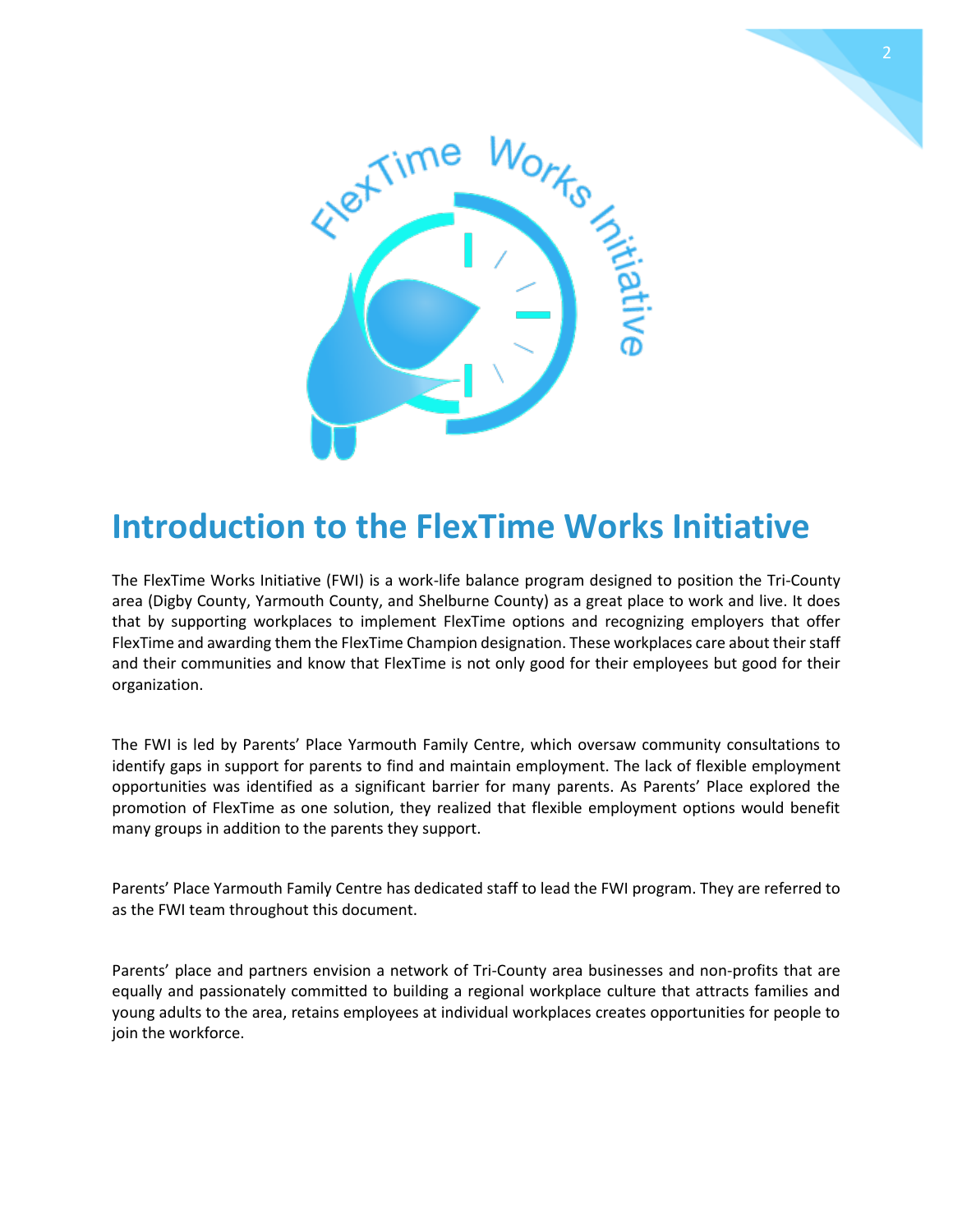

## <span id="page-3-0"></span>**Purpose of Guide**

This FlexTime Works Initiative (FWI) guide proposes a pathway for implementing FlexTime at Tri-County area businesses and non-profits. It presents the benefits of FlexTime, lists options, and describes how workplaces can participate in the FWI, including the process for applying to have their efforts formally recognized through achieving the FlexTime Champion designation.

### <span id="page-3-1"></span>**FlexTime and Work-life Balance**

FlexTime options and policies allow employees to adapt or adjust their hours worked and schedules to balance work demands with obligations or lifestyle preferences while still fulfilling the responsibilities of their role. FlexTime is part of a broader group of work-life initiatives that employers implement to help employees create a better balance between the demands of their job and life outside of work. Examples of the other work-life balance initiatives include leaves with or without pay, an extension of maternity and paternity, and offering health care plans.

A great example of FlexTime is providing an employee with the opportunity to take time off or arrive late to work so that they can participate in the lobster industry's dumping day. Dumping Day is a traditional Tri-County area event where families and communities gather to wish the fishermen luck and safety as the lobster season begins. If this is important to your employee(s), they can see their partner or other loved one off to sea and still make up their hours at another time.

FlexTime supports more than families with children. All employees will encounter times when they need workplace flexibility throughout their lives. For example, they may find themselves providing care to an elderly loved one or playing a regular role in caring for grandchildren so that their parent or parents can work. There may be religious or cultural reasons that people need FlexTime. FlexTime is highly valued by young adults.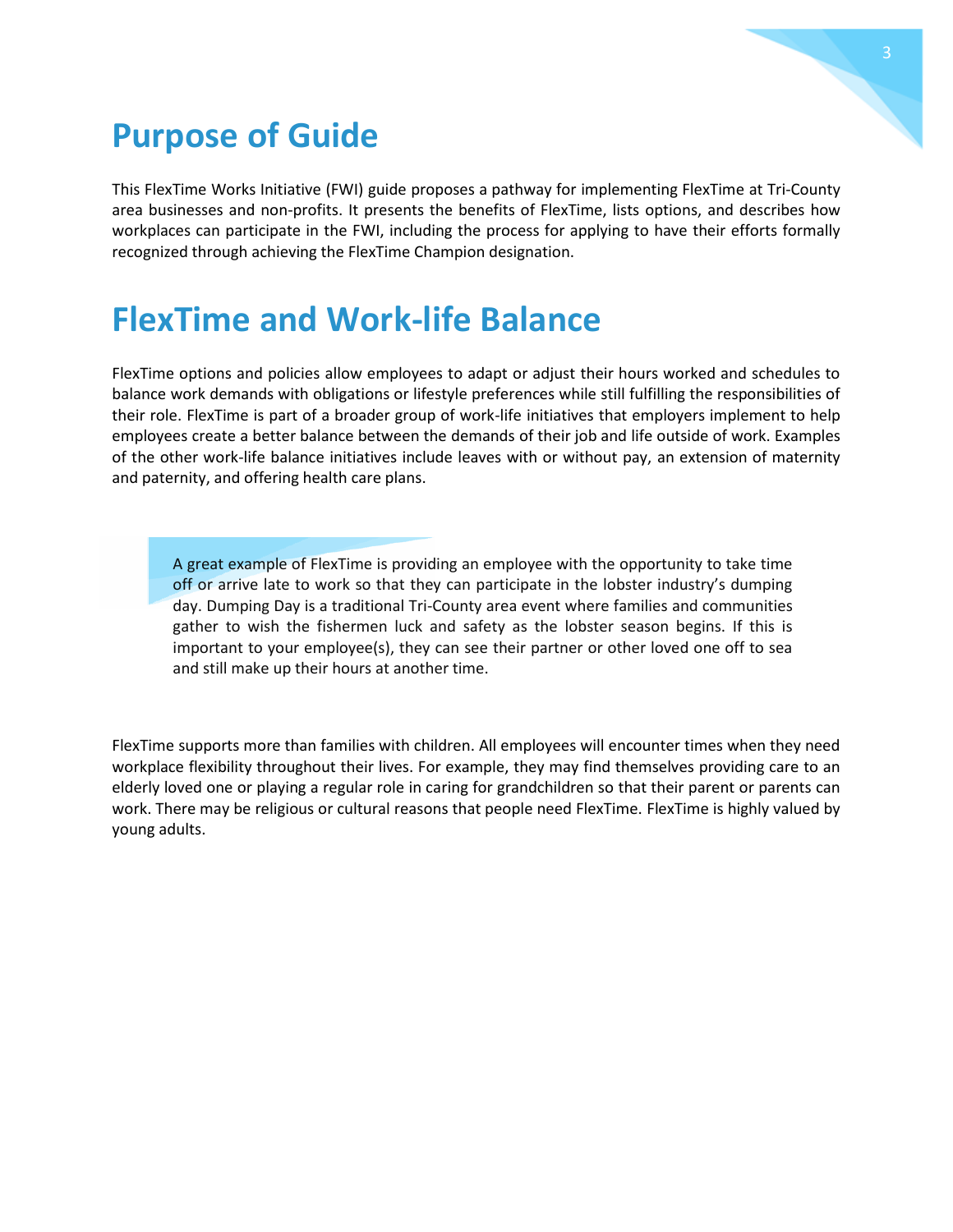## <span id="page-4-0"></span>**FlexTime Benefits**

FlexTime and other work-life balance initiatives offer the following benefits:

#### **For Employers:**

- Positive workplace image and reputation for being a great place to work
- Improved recruitment and retention
- Higher employee loyalty and engagement, leading to increased productivity
- Reduced costs associated with absenteeism, lateness, employee turnover, etc.
- Enhanced workforce competitiveness, for example, becoming a preferred employer for youth or single parents
- Avoids production delays because contingency plans are already in place
- Improves perception of unfairness, written policies applied to all employees help ensure that decisions are not made on a case by case basis; reduces HR time because there will be fewer exceptional cases
- Proactive exploration and implementation of foundational FlexTime policies and more advanced ones can position a company to be more productive in new environments, like the recent response to COVID-19

#### **For Employees:**

- Reduces stress, which is increasingly prevalent in today's world
- Allows employees to excel at their roles while fulfilling other obligations
- Increased feelings of their value to the company
- Builds a mutually supportive environment amongst employees

#### **For Tri-County Communities:**

• Positions the Tri-County area as an ideal place to live, increasing the attractiveness of the region for newcomers, young adults, and families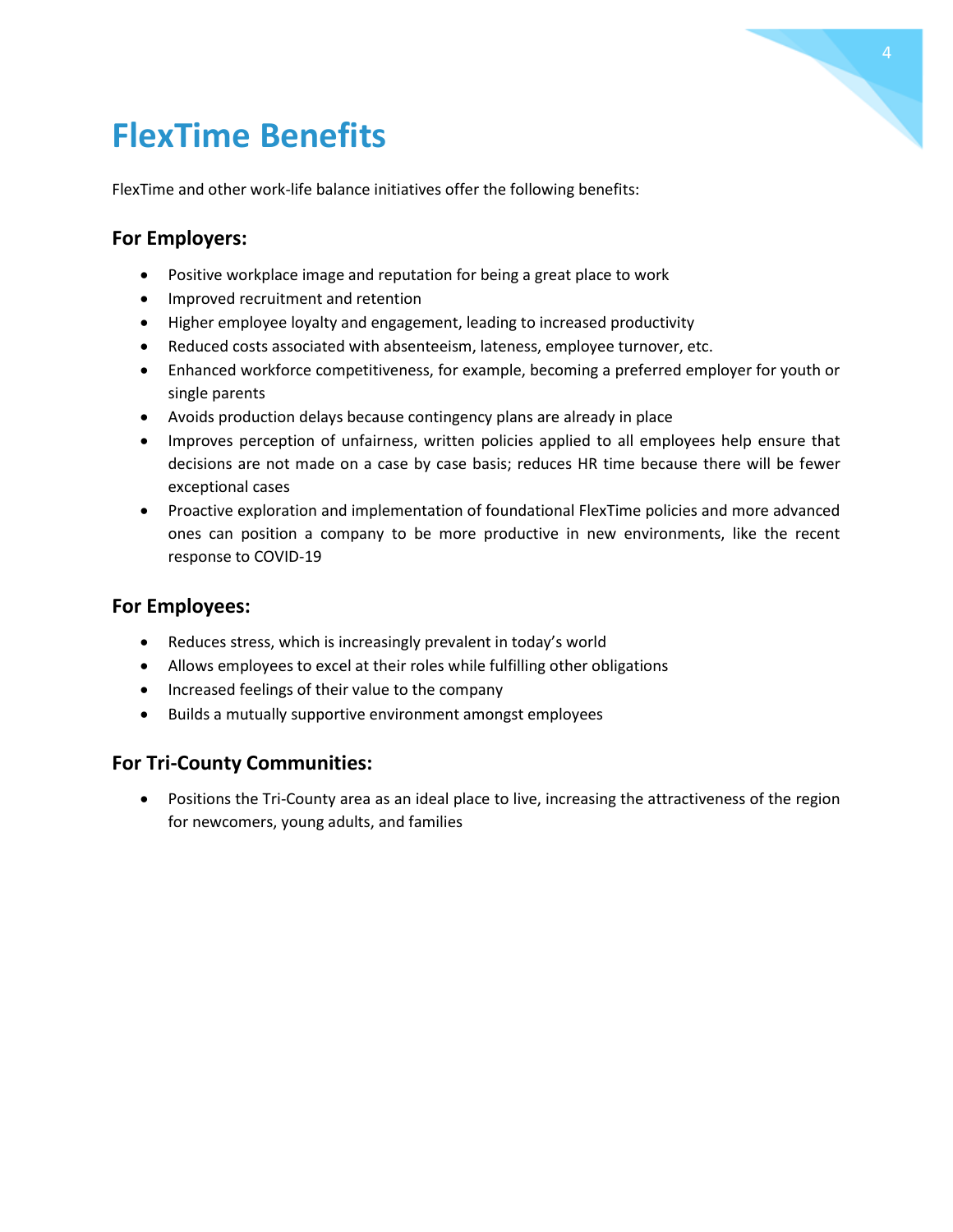### <span id="page-5-0"></span>**Implementation of FlexTime**

The implementation of FlexTime at your workplace can have a dramatic effect on employees and their productivity. Implementation requires more planning and management modifications than additional costs. Even when companies invest in next-level work-life balance programs, like on-site daycare, it is considered an investment rather than an expense.

While some FlexTime options are not suited to all workplaces, many can also be adapted for small, medium, and large workplaces. Thoughtfully designed FlexTime options and supportive policies and procedures, communicated clearly to employees and management, will ensure that they are accessible to benefit employees and the workplace.

### <span id="page-5-1"></span>**Written Policies and Procedures**

While many workplaces offer informal FlexTime, capturing how your workplace supports its employees in written policies and putting appropriate processes in place to manage options offers several advantages:

- Supports equitable access for all employees
- Facilitates clarity for your supervisor or management's administration of the program for fairness and cost management
- Ensures open communication with employees
- Serves as a recruitment tool where there is a shortage of talent

Establishing clarity will help managers use FlexTime options in the right place and at the right time. Written policies and procedures are the best way to achieve that clarity. Smaller workplaces may rely on pen and paper, or a software program like Word or Excel to manage their FlexTime, and there are software programs available for larger businesses with more complicated programs and more employees.

The development of policies and procedures can be done in-house by management or a human resources expert. Engaging a human resource consulting firm may be an option for some workplaces. An Internet search can find answers to many of your questions and provide examples of policies and implementation ideas for FlexTime options. The FWI team has complied policy examples and sources of additional information into one document that can be shared with FWI participants.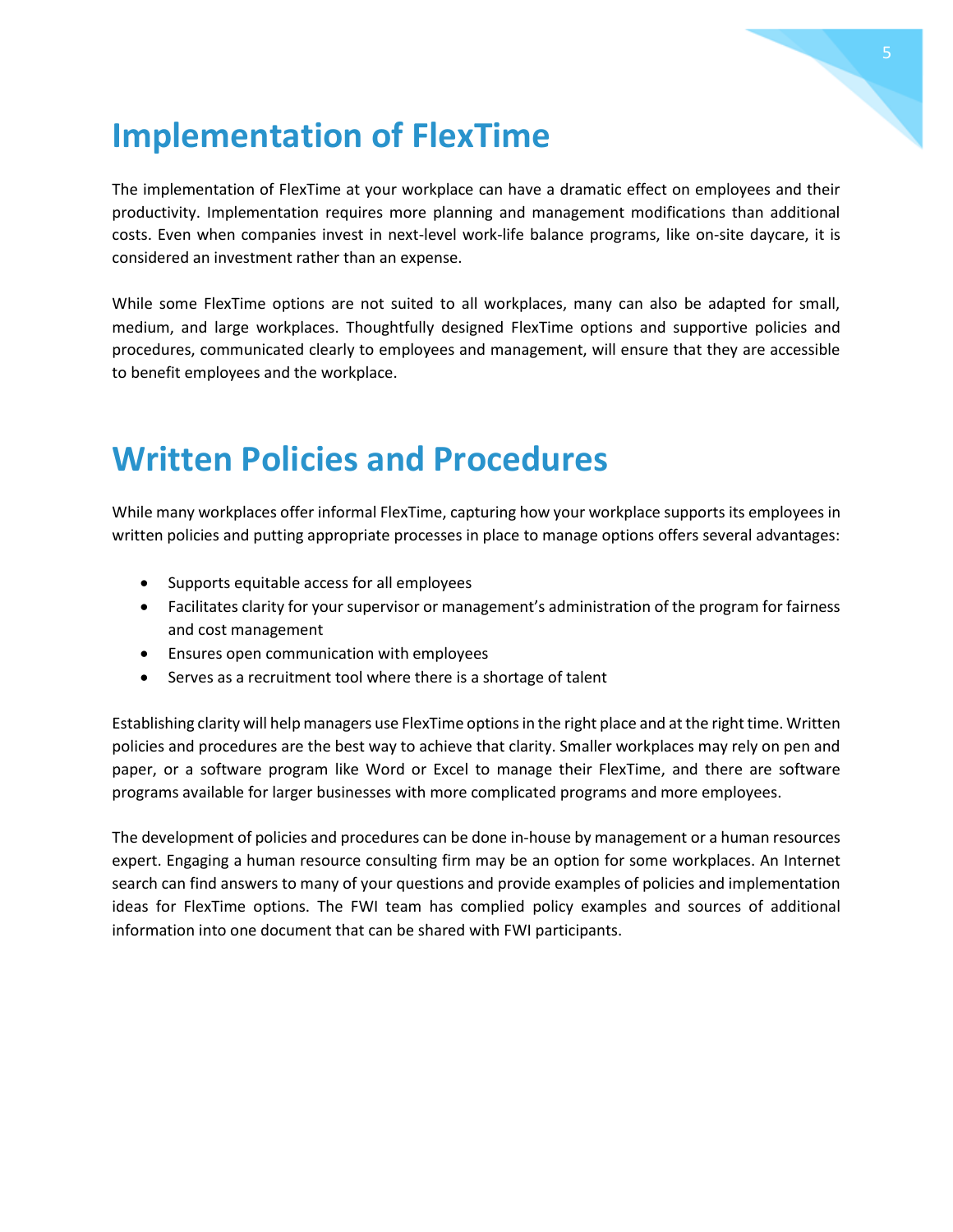## <span id="page-6-0"></span>**FlexTime Options**

#### **Time-off for Special Circumstances**

Everyone at different times needs time off during regularly scheduled work hours. Time off for unforeseen or special circumstances is the most foundational FlexTime option. It allows employees to make up time for short absences, come in late or leave early. For example, an employee may need to attend a doctor or dentist appointment or even enjoy an extended lunch break with colleagues or friends.

#### **Variable Schedule**

There are many examples of variable schedule options that provide employees with the flexibility to achieve work-life balance while meeting the needs of the workplace. The type of variability you can offer will be based on your workplace's requirements and the needs of employees. The most common form of variable schedule is the daily flex-schedule.

#### **Daily Flex-Schedule**

A daily flex-schedule allows an employee to set their work hours within limits provided by management. The flex-schedule can be permanent or utilized by employees when needed.

> Amy is a welder at a local fish processing plant. The plant's regular shift is from 7:00 AM to 3:00 PM. When her partner's work takes them away from home, Amy is solely responsible for getting the children to daycare and off to school, and the daycare does not open until 7:00 AM. On those days, Amy can start her shift at 7:30 and finish at 3:30, working her full hours and still able to pick up her children before the daycare closes.

The implementation of daily FlexTime needs to consider the following:

- **Core period and minimum staffing:** For many workplaces, there are times when all staff (or a minimum number) are needed to meet client or customer needs. For example, a retailer or print shop might be busiest between 10:00 AM to 1:00 PM when more customers are visiting the workplace. Other workplaces may have times when weekly or daily meetings are scheduled.
- **Limitations:** The policy should indicate the restrictions of the daily flex-schedule; for example, employees can start anytime between 8:00 AM and 10:00 to finish their day after working their required hours. Workplaces may have to offer staggered work hour options, and periodically change those on specific dates if your team member's requests might leave your workplace understaffed at any point during a workday.
- **Eligibility:** Variable schedules may not work for all roles and all employees. Policies should include employee eligibility criteria and consider which roles can accommodate variable schedules.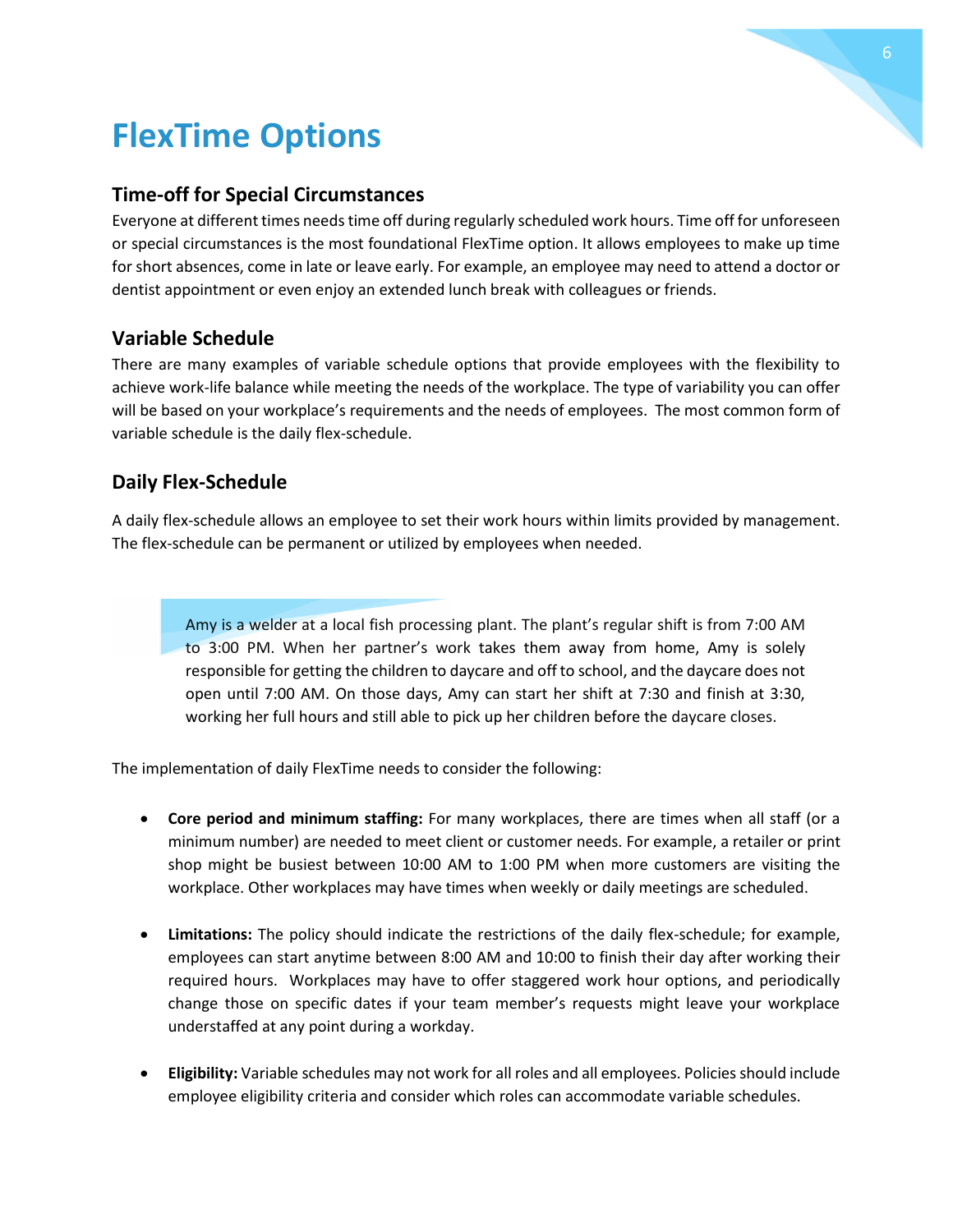

#### **Year-Round Compressed Workweek**

A compressed or intensive workweek allows employees to work the required number of hours over fewer days. For example, an employee could work their required number of hours over four days instead of 5, taking an additional full-day off, or they could do a 4.5-day week and take every Wednesday afternoon off. These workweeks would be beneficial for parents with children who have afterschool activities or an employee whose parents need support at a set time each week, for example, to attend doctors' appointments.

#### **Seasonal or As Needed Compressed Workweek**

A compressed workweek could be offered year-round, but it is also common during the summer months when long weekends allow employees more time to enjoy outdoor activities or for parents to spend more time with children during their summer vacations.

> Karen is an accountant for a local business. She and her partner are amateur dancers and participate in many competitions in the Maritimes and across Canada throughout the fall and winter. In the summer, she is an avid camper, valuing extended weekends of camping.

> When she was hired, her primary consideration was to have a work schedule that would support her other activities. Though where she works now offered her slightly less in pay, her ability to negotiate her workweek over four-days instead of five was a significant consideration when she joined the company.

#### **Time Off in Lieu or Banked Hours**

Workplaces often encounter times when working over and above standard hours is required. Compensating overtime with Time Off in Lieu is a common practice that avoids administrative costs by paying an employee a set amount during each pay period. Banked Hours or Time Off in Lieu allows employees to build up overtime hours to take off at a scheduled time in the future without a deduction in pay.

While many workplaces have unofficial Time Off in Lieu policies, they are most successful when captured in written and formal policies managed by set procedures. Employees need to know that overtime is compensated for by time off and is not paid out.

Written policies should define the circumstances that are considered overtime and address the process of recording and taking overtime to avoid the accumulation of Time Off in Lieu and the risk if someone is out of the workplace for an extended period. Policies should include any limits on Time Off in Lieu that can be accumulated (for example, a per week or per month cap) or the limitation of consecutive days that may be taken off. Workplaces may want to avoid situations where vacation time is combined with Time Off in Lieu for extended periods of absence for any employee.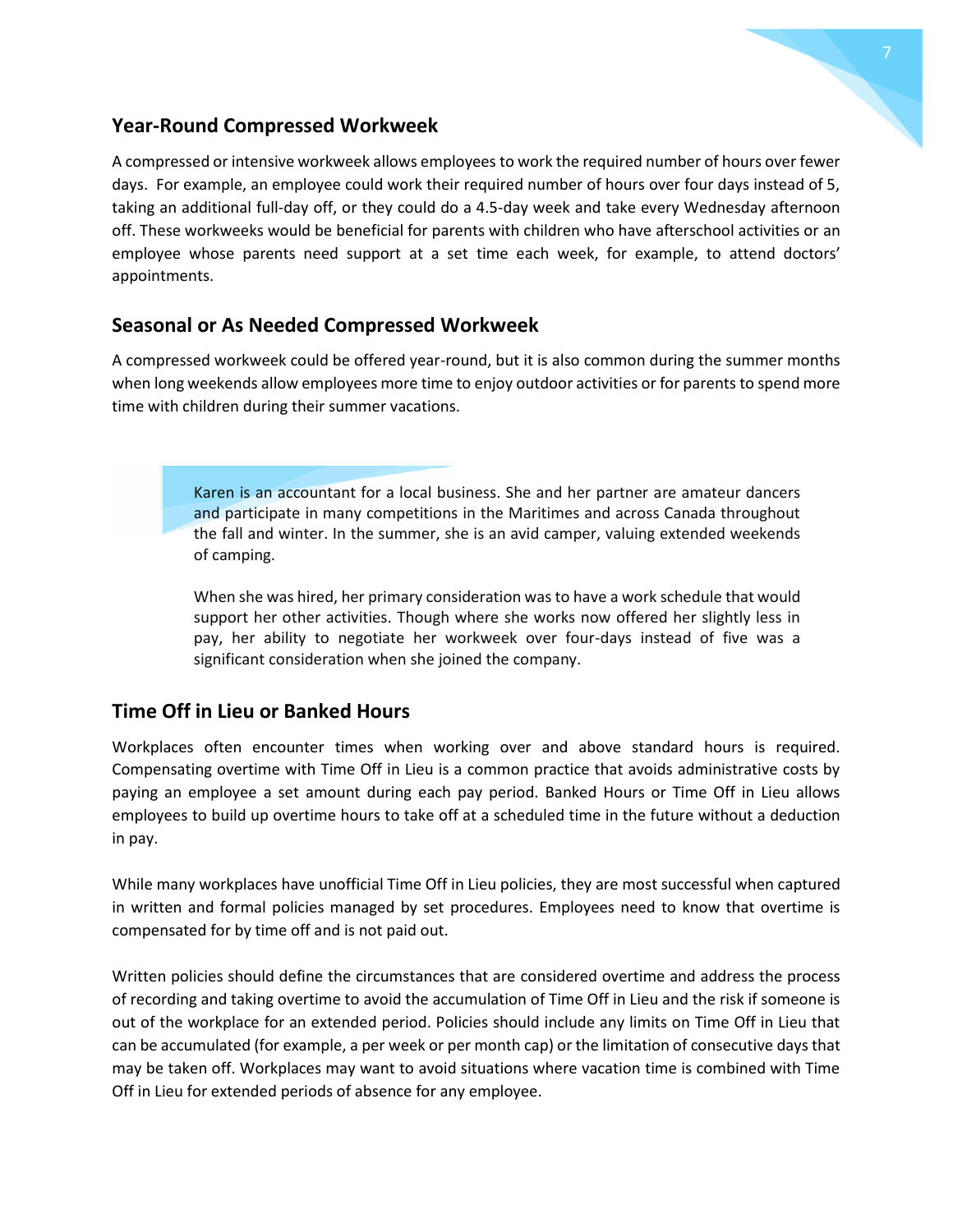Another form of Time Off in Lieu is a work hour program that states the expected number of hours an employee is expected to work per year, period or season. An annualized work hour program can help a workplace schedule more efficiently during off-peak periods while also providing employees with flexibility. Employees may take vacations or shorten workdays without using paid time off; they can make up time later while receiving predictable pay. It can also help reduce overtime and administration.

#### **Reduced or Minimum Hours**

Offering employment options that provide a range of weekly hours of commitment each week can expand the number of people who might seek employment at your workplace. Creating a workplace that supports the participation of additional employees also builds in a resource when employees are off sick or require time off.

There are several ways to accommodate employees who might prefer to work less than a full-time workweek.

#### **Part-Time and Temporary Roles**

In addition to increasing the number of employees that you can call on to meet the needs of your workplace, the establishment of permanent part-time and temporary roles is a great way to introduce your workplace to prospective employees and support flexibility for all team members.

#### **Shared Roles**

Workplaces may have full-time roles that could be shared, creating opportunities for people who want to work fewer hours. Workplaces can benefit from creating shared roles because it offers an additional employee to cover for a colleague who needs time off, maybe for an in-service school day, or when someone is ill. They can also support the continued employment of a senior and valued employee who might be considering semi-retirement. Establishing shared roles can be part of succession planning for your workplace.

> Pat, Terrance, and Lynne have been working with the local HVAC firm for several years and had already been scheduling their shifts together. When Pat began to think about retirement and Lynne decided to teach at a local fitness studio, they wanted to work fewer hours each week. Lynne also wanted to work a split-shift to teach a daily noonhour class.

> The firm hired Vincent, a single Dad, to do a five-hour midday shift Monday to Friday. This role covered off the work that would have been completed by Pat and Lynne when they worked full-time. It also served as the succession plan for Pat's full retirement because Vincent intends to assume full-time hours once his children enter junior high.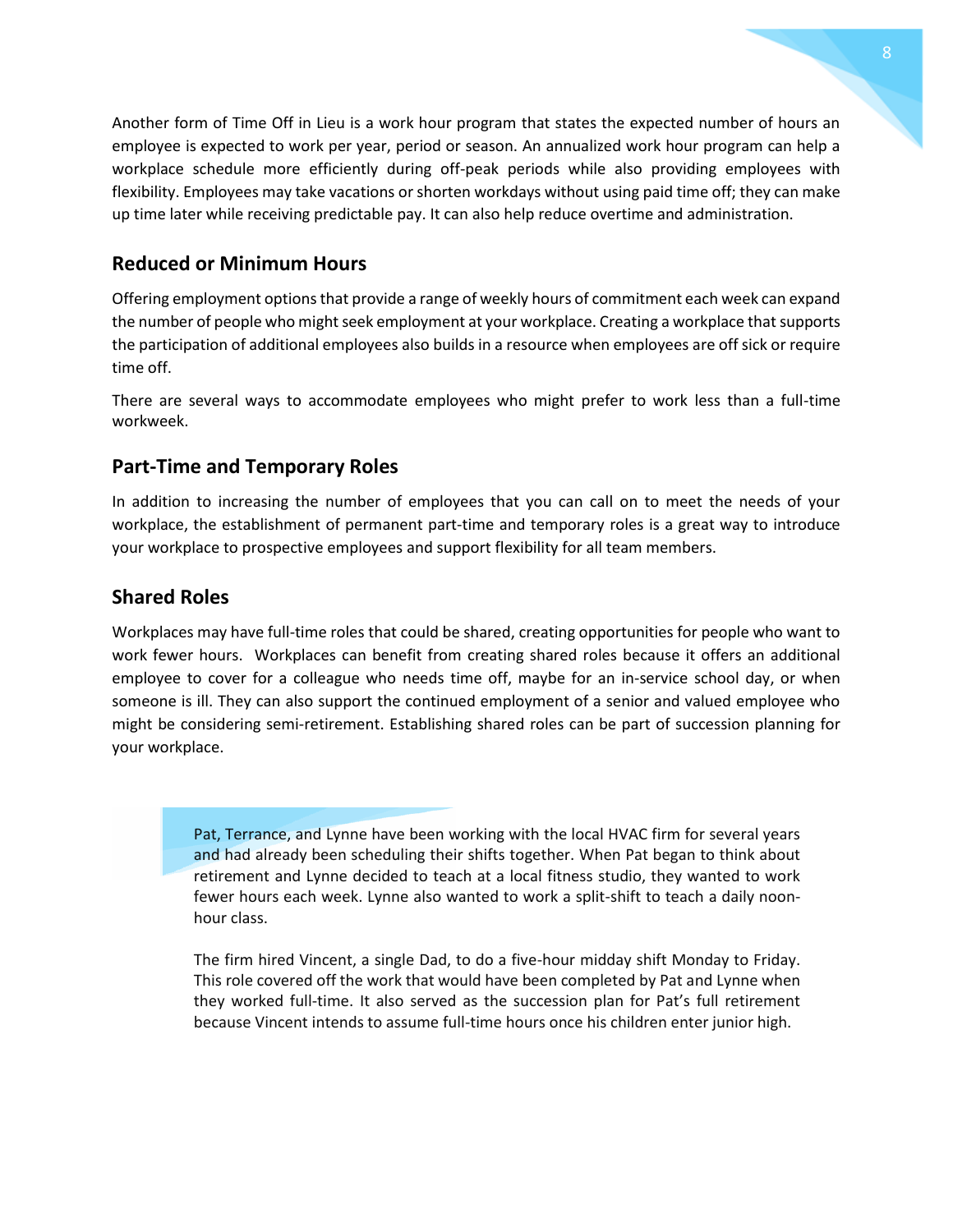#### **FlexTime Pool**

Collaborative scheduling or FlexTime Pools allow employees to self-schedule in collaboration with each other. Employers will indicate which periods need to be covered and by how many employees, colleagues then will work collaboratively to meet these requirements. They may also cover each other's shifts when required. A FlexTime Pool might emerge organically at workplaces like restaurants and employers can encourage and support the friendly culture that promotes collaboration by putting this into policy and establishing procedure.

#### **Working from Home**

Providing the option for Working from Home or remote working can address many life-work balance challenges that face today's employees. For example, a mother could do the last two hours of her workday from home, being there when her children arrive home from school, or your workplace could allow people to work from home on occasions where they need to be present, for example, when requiring home repairs or service.

The response to the COVID-19 pandemic has demonstrated that many roles can be accomplished from home. Designing and establishing roles which can be worked exclusively from home will no doubt be more common in the post-pandemic environment. Working from home is ideal for some employees; however, employees also value established times to engage with their colleagues. Each role needs to be evaluated for its suitability as an at-home role.

There are additional considerations for permanent at-home positions beyond the scope of the FWI program. Employers may want to build in required times for communication among employees, either virtually or in-person at the workplace.

In the Fall of 2015, my house caught fire. My family and I had to run through fire and smoke to escape. We lost three beloved dogs and a cherished cat. The house was burned to the ground, and we were without insurance. We recovered physically after a night in the hospital, but mentally, we are still recovering.

Immediately my employer provided me with an additional week-off; I didn't have to dip into vacation or sick days. After an official diagnosis of PTSD (of which included major depressive disorder and hallucinations), my work again supported me, allowing me to work from home when I needed to, and this has significantly helped me return to what is my new normal.

Jamiee Ellis, Program Coordinator Parents' Place Family Resource Centre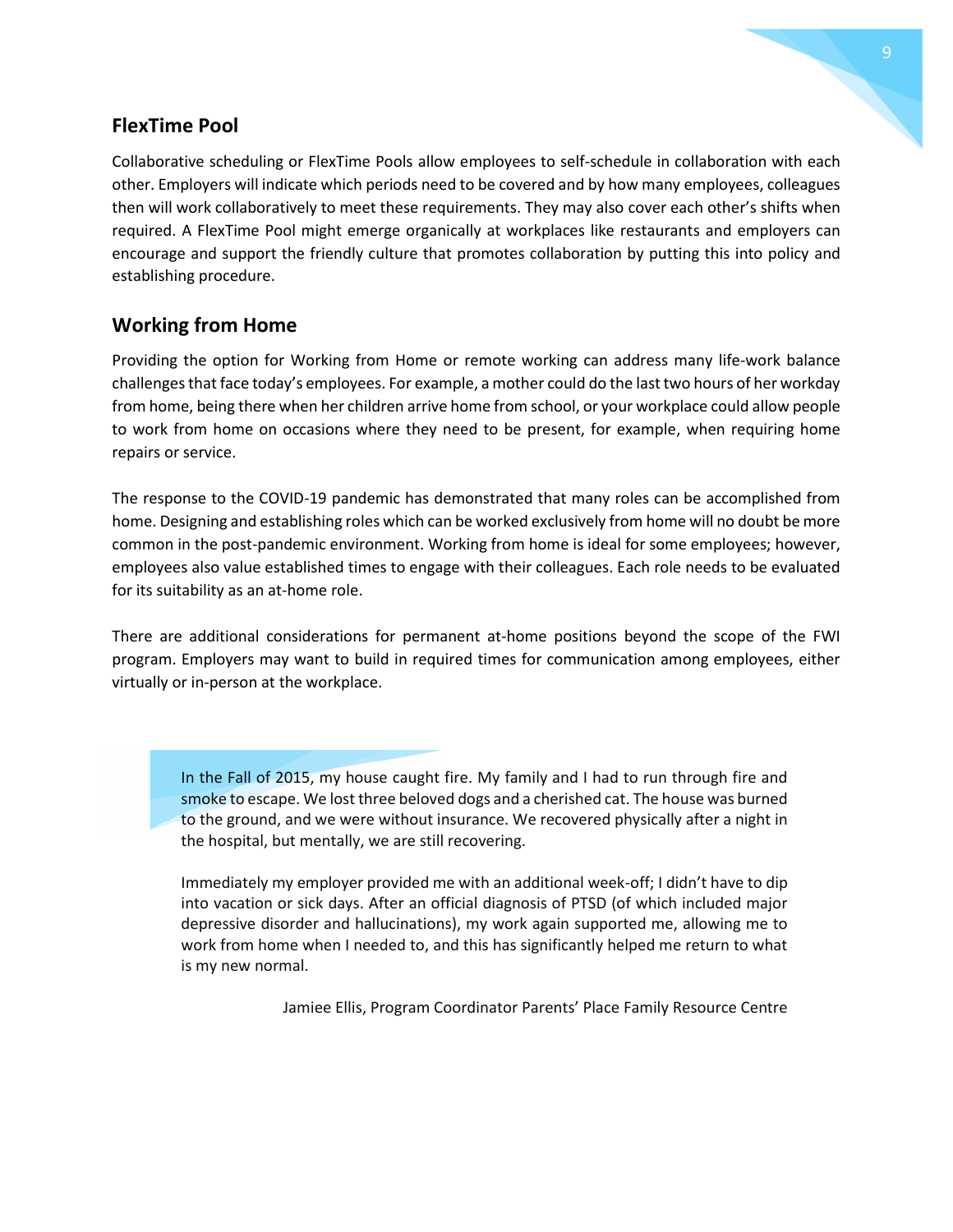#### **Other**

Your workplace may offer a unique option that fits with the size of your workplace, your industry, and the needs of your employees. If your workplace pursues the FlexTime Champion designation, you'll include that in your application and self-assessment survey.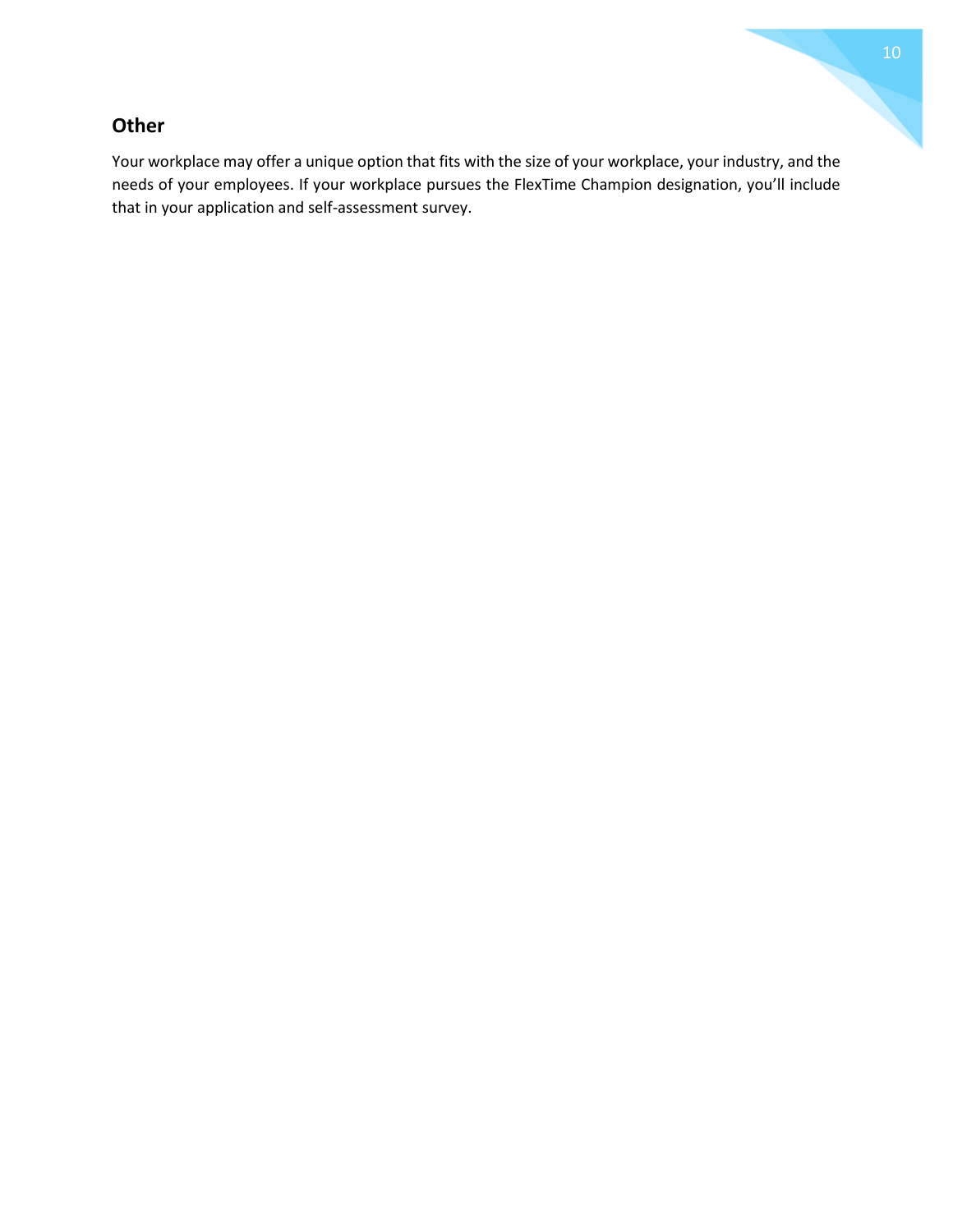### <span id="page-11-0"></span>**FlexTime Works Program Participation**

#### **Levels**

The FlexTime Works Initiative (FWI) believes that it is essential to support workplaces to implement FlexTime options and policies and to recognize the accomplishments of those flexible workplaces. There are two levels of participation in the FWI program:

#### **Committed**

The Committed level of participation welcomes workplaces to the FWI. These workplaces provide written confirmation to the FWI team of their intention to implement FlexTime options, engage their employees, and focus on continual improvement. Committed workplaces signify their intention to become a FlexTime Champion within one year; recognition as a Committed participant expires after eighteen months.

#### **Champion**

The ultimate goal of the FWI is to have all workplaces in the Tri-County area participate in a process to achieve the FlexTime Champion designation. This level of participation and recognition requires an application, completion of a self-assessment survey, and review by a Designation Committee.

The FlexTime Champion designation offers external verification of workplaces' efforts and communicates a powerful message to existing and prospective employees. FlexTime Champions have FlexTime options in place that are appropriate to their workplace and industry and the policies and procedures that support their implementation. They demonstrate a commitment to continual improvement and engage their employees in initiatives that promote work-life balance. Pathways

There are two pathways to FlexTime Champion designation. Workplaces with established FlexTime and supportive policies and procedures may apply immediately for the FlexTime Champion designation. Others may want to work with the FWI team as a Committed participant and apply for the designation anytime within eighteen months.

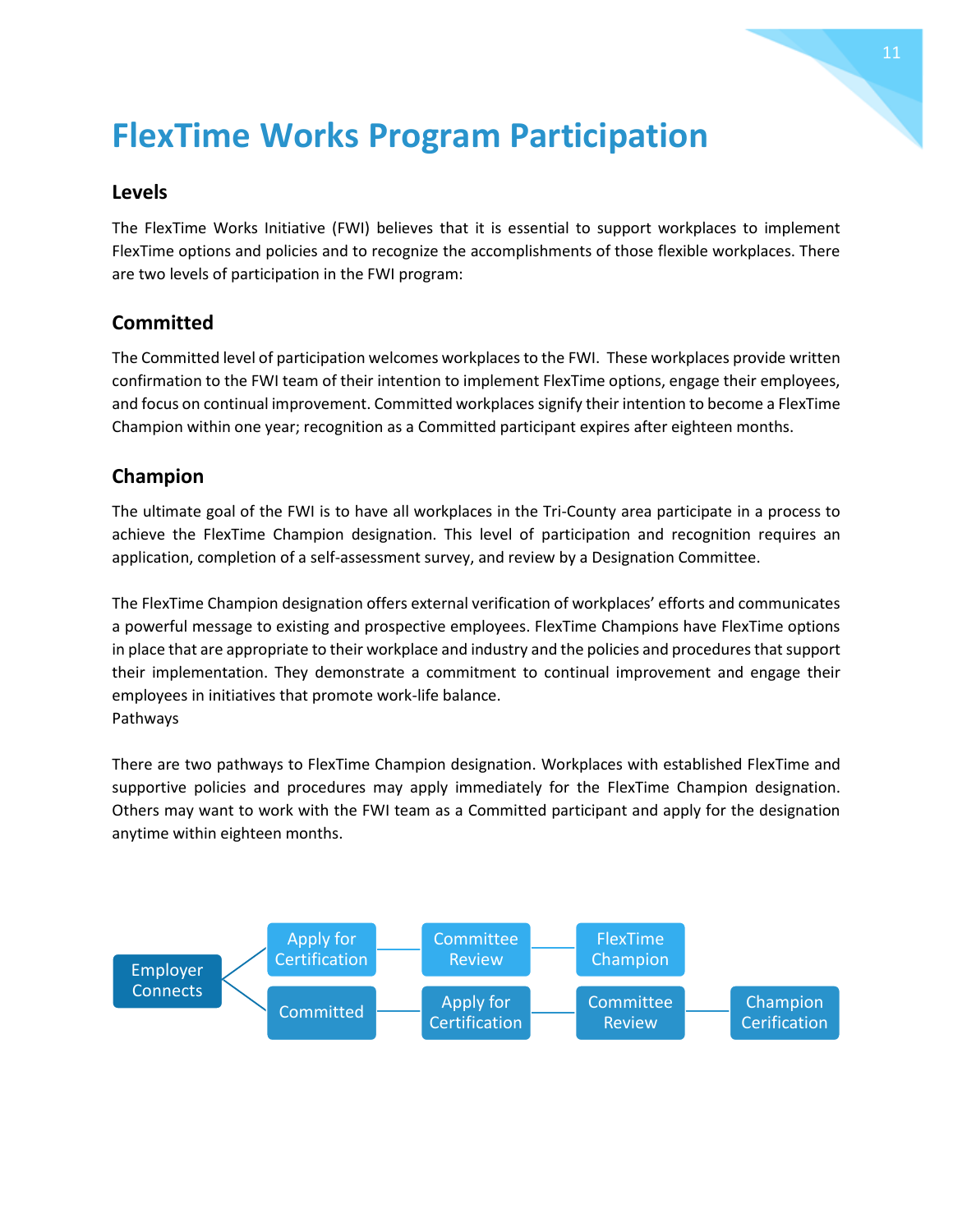Sid was looking forward to retirement, but he was also anxious about filling his days after 20 years in a career he loved. At the same time, a local automotive body shop was looking to hire someone who could work a few days a week when extra work came to the shop. It was tough to find that person; most people need 40 hours a week, 52 weeks of the year. Sid was introduced to the owner of the body shop, and they realized that they were a great fit.

Sid says, "FlexTime is beneficial to me because I can make my own schedule, still keep active both physical and mental, supplement my income and feel that I am still involved in my trade." The business benefited by having a seasoned expert call on for unique jobs and could also meet the delivery dates promised to their customers.

### **Seven Step Process**

If you are new to FlexTime or want to enhance your FlexTime options and policies before applying for the FlexTime Champion designation, the FWI team recommends the following steps:

#### **1. Connect with the FWI team to Participate at the Committed level**

The FWI team and its partners are here to support your FlexTime planning, and they are happy to answer your questions. Together they possess the workplace expertise and understanding of families to support your work and to help you find any support your need. When you connect with the FWI team, they will go through the process with you.

The first step is to complete the introductory workplace survey (Appendix A) and meet with the FWI team. At that time, the workplace will join the program as a Committed participant and express their commitment in writing. The FWI team will check-in with the workplace over the coming months as the workplace implements FlexTime options and prepares to apply for FlexTime Champion designation.

#### **2. Form a Committee**

The next step for workplaces is to form a committee of management and employees who will work together to understand what FlexTime options, policies, and procedures are currently in place at your workplace (if any) and where there are opportunities for improvement or implementation. They will develop, apply, and monitor implementing a FlexTime action plan and be the group that leads the application for the FlexTime Champion designation.

The size of your Committee will reflect the size of your workplace, but it should have a minimum of three members. If your workplace is unionized, you might have additional considerations.

#### **3. Audit Your Workplace**

An audit or assessment involves getting feedback from all or most of your employees to understand the challenges they face and how FlexTime might improve their experience and increase their productivity. You might host an extended team meeting, use a survey, or have one on one conversations with staff.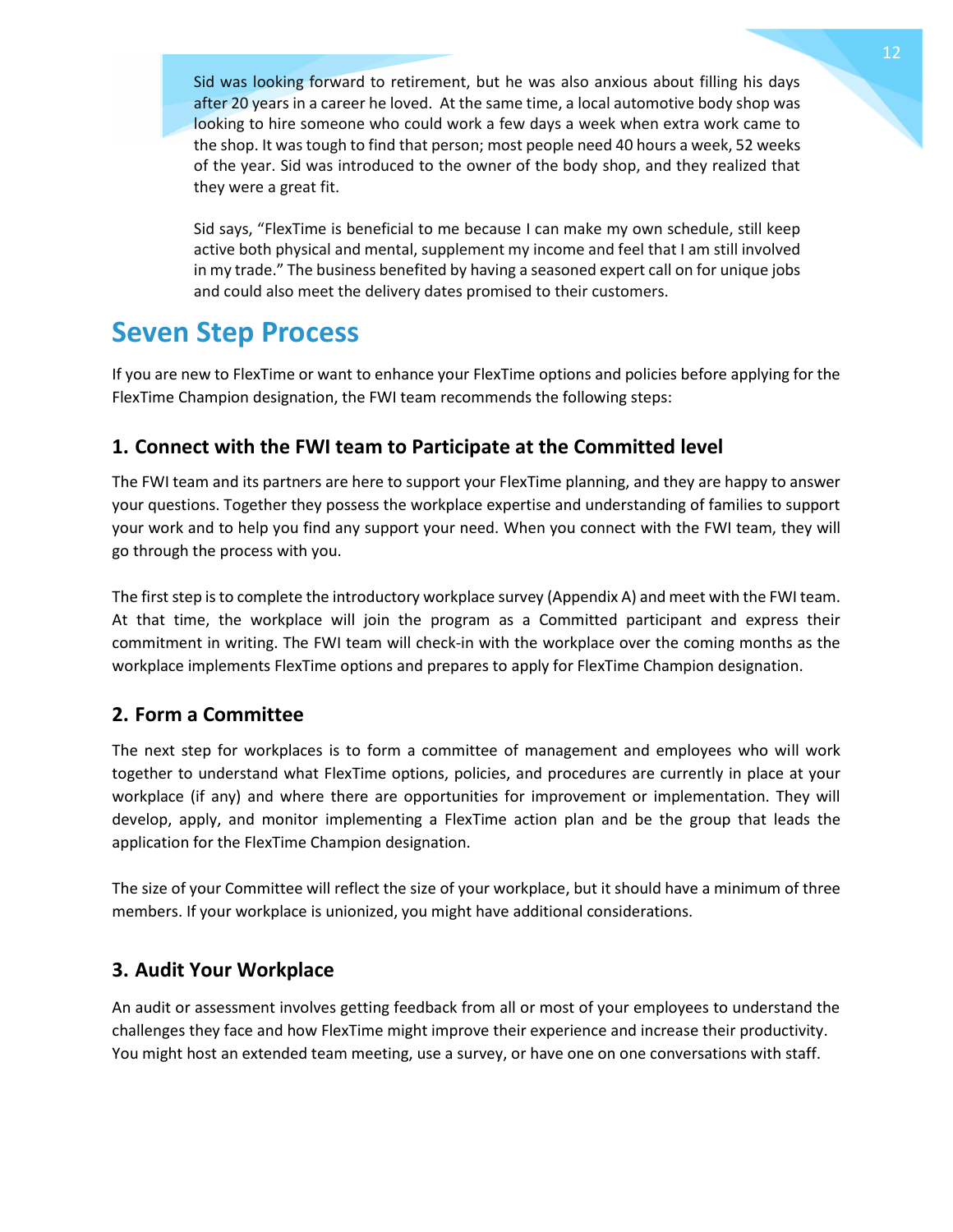You may learn that employees are not aware of what FlexTime options are currently offered or that a lack of flexibility has contributed to turnover. An example of an employee survey is shown in Appendix B of this guide. An anonymous survey could be a productive way to gather feedback.

For example, if you learn that employee lateness is related to daycare or school hours, considering flexible day start and end times is something for your workplace to consider.

#### **4. Build an Action Plan**

When you understand the challenges facing your employees, you can start to decide which FlexTime options and policies would work for your employees and your workplace. The action plan will help you set FlexTime objectives and set targets for their implementation.

Remember that your plan needs to be realistic and consider the realities of your business or non-profit organization. For example, if you operate a community kitchen that provides a meal to seniors every Friday, it may not be possible to offer your team extended weekends during the summer. However, hiring students might be a great way to increase the number of long weekends available to your year-round employees.

#### **5. Implement and Track Progress**

The action plan could be a one-page list of things to do or a longer, more detailed document. In either case, someone should be responsible for implementation, and a timeline for completion is essential. Implementation involves writing the policy, designing a plan for the policies implementation and management, and communicating changes to all staff.

Managers need to understand how to implement and manage the options and apply it fairly across all employees. Another essential item to include in your plan is how you will ensure that your workplace will maintain an on-going focus on work-life balance. Establishing an annual review that reengages your team is an ideal approach.

#### **6. Apply for FlexTime Champion Designation**

Once you have achieved allof your objectives, or are well on your way, and can apply for FlexTime Champion designation.

Your business does not need to offer all of the FlexTime programs listed in this guide to apply and receive the designation. The FlexTime Champion designation establishes or externally verifies that you have the FlexTime options in place that are appropriate to your workplace size and industry and that you are committed to continually improving the lives and overall wellbeing of your employees and community.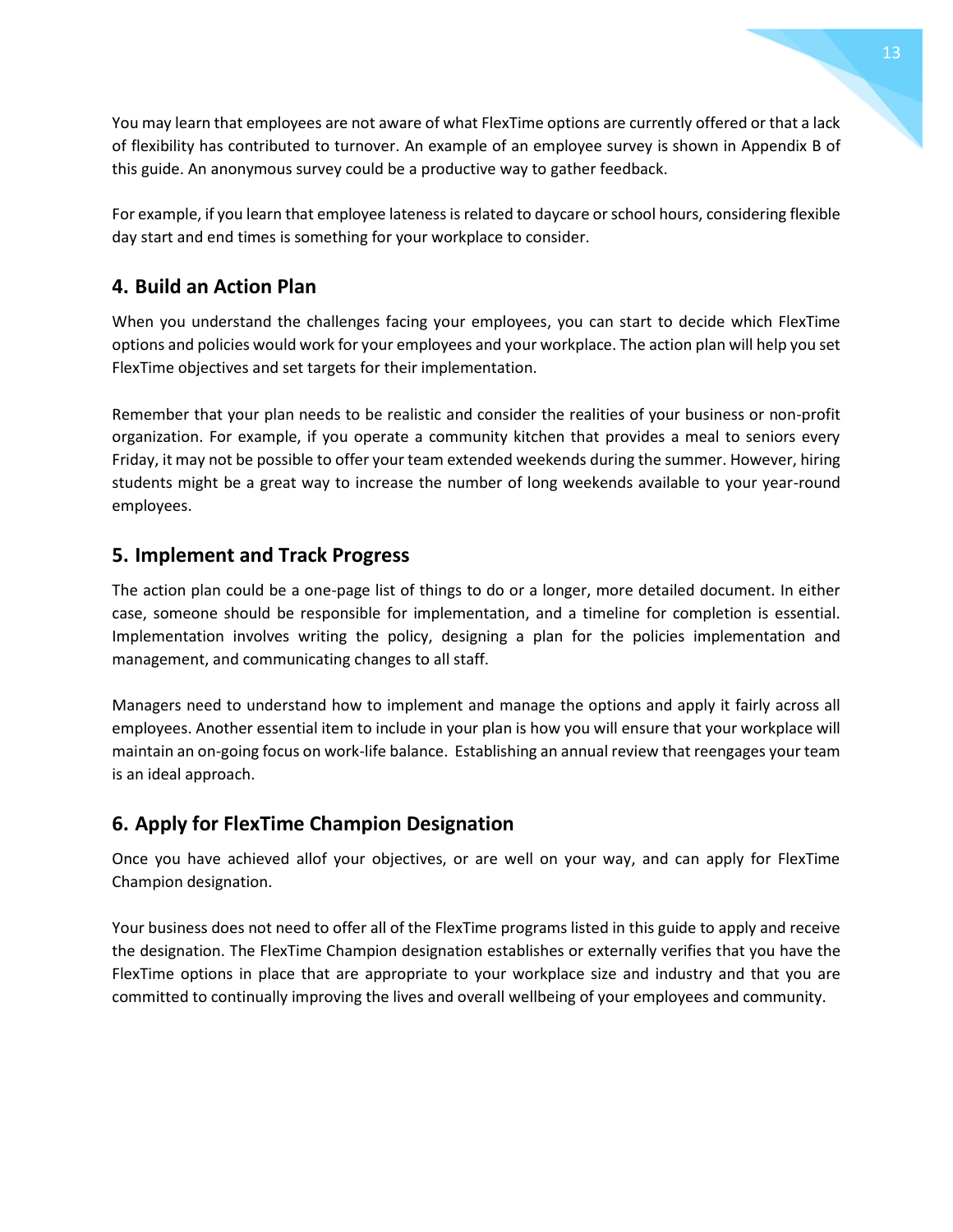### **How to Apply to be a FlexTime Champion:**

#### **1. Submit the FWI application form (Appendix C)**

Applicant workplaces are required to submit an application form via email or regular mail to the FWI team. Workplaces will be asked to provide the name of an employee to act as a reference. The application form is available online, or workplaces can call the FWI team to receive a hardcopy.

#### **2. Complete and submit the Self-Assessment Survey (Appendix D)**

The Self-Assessment Survey provides workplaces with the opportunity to evaluate their FlexTime options and policies and is a tool to track progress. For more information on the survey is uses, please see the Self-Assessment Survey on page 12 of this guide.

If your workplace has distinct groups of employees, please complete a self-assessment for each employee group.

#### **3. Engage with the FWI Team**

The FWI team may have questions for you about your application form or self-assessment survey and may require additional information.

Once your application and self-assessment survey have been received, the FWI team will initiate the following steps, the process could take between three weeks and a month.

- **1.** Review the application and self-assessment survey for completeness
- **2.** Organize a meeting of the Designation Committee (Committee), checking for any conflicts of interest
- **3.** Provide the Committee with a copy of your application and self-assessment in advance of the meeting
- **4.** Follow up with your workplace if the Committee requests additional information or verification of anything provided by you
- **5.** Interview the employee reference that you name as your reference on the application form
- **6.** Host the meeting (in person or virtually), providing a summary of the employee reference interview
- **7.** Record the Committee's decisions
- **8.** Ensure that the Committee's decision is communicated to you

#### **4. Celebrate**

Your FlexTime Champion designation will be announced at a public event (if you so wish), and you will be provided with a framed certificate to display at your workplace. You will also receive a digital logo that you can use on your website and other company communications - including those designed to attract people to your workplace. Appendix E contains a sample of the recognition certificate.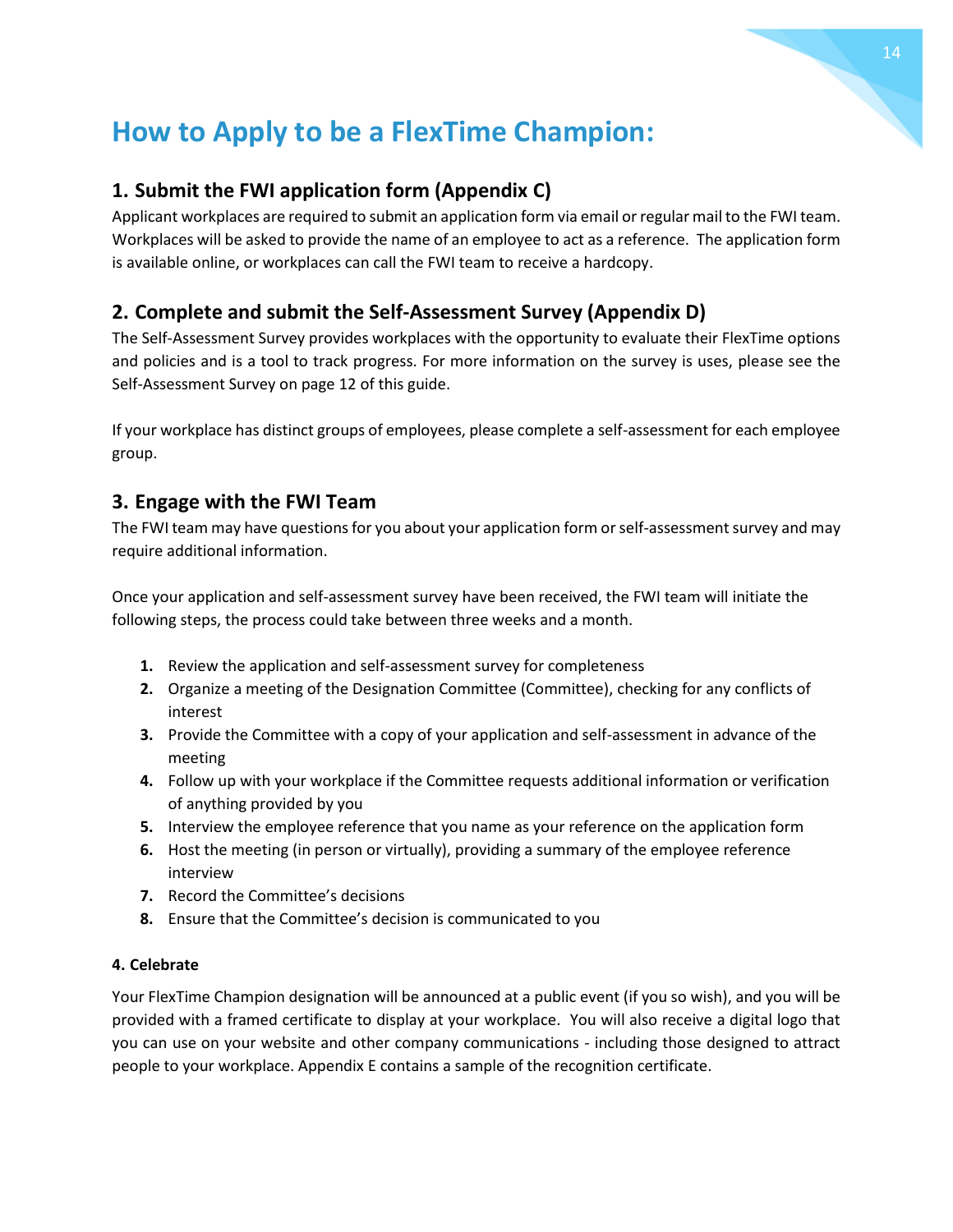### <span id="page-15-0"></span>**Designation Committee**

The Designation Committee (Committee) will be composed of five members who together understand the diversity among workplaces and industries, and the challenges facing many families.

In their deliberations, the Committee will consider your self-assessment survey, the information provided in your application, and the unique circumstances and size of your workplace. They may ask for verification of some aspects of your application, such as an opportunity to review your written policies.

The work of the Committee is supported by terms of reference and a set process. All Committee members must commit to confidentiality and declare any conflicts of interest related to individual workplace applications. You can find the Committee members' names and the Terms of Reference on the Parents' Place website.

> Jessica is a busy mom with three wonderful boys. Like all moms, she wants to provide for her children and was excited to take part in a program that would help her join the workforce. The program offered her a job placement, which led to a job offer at a local retailer.

> She was over the moon until she realized that the employer was not able to provide her with scheduling that would let her be home by 5:00 for her children. She was heartbroken that the chance at independence slipped away.

> Jessica remains optimistic, though, that the work of FWI will create opportunities for her and other parents like her in Yarmouth.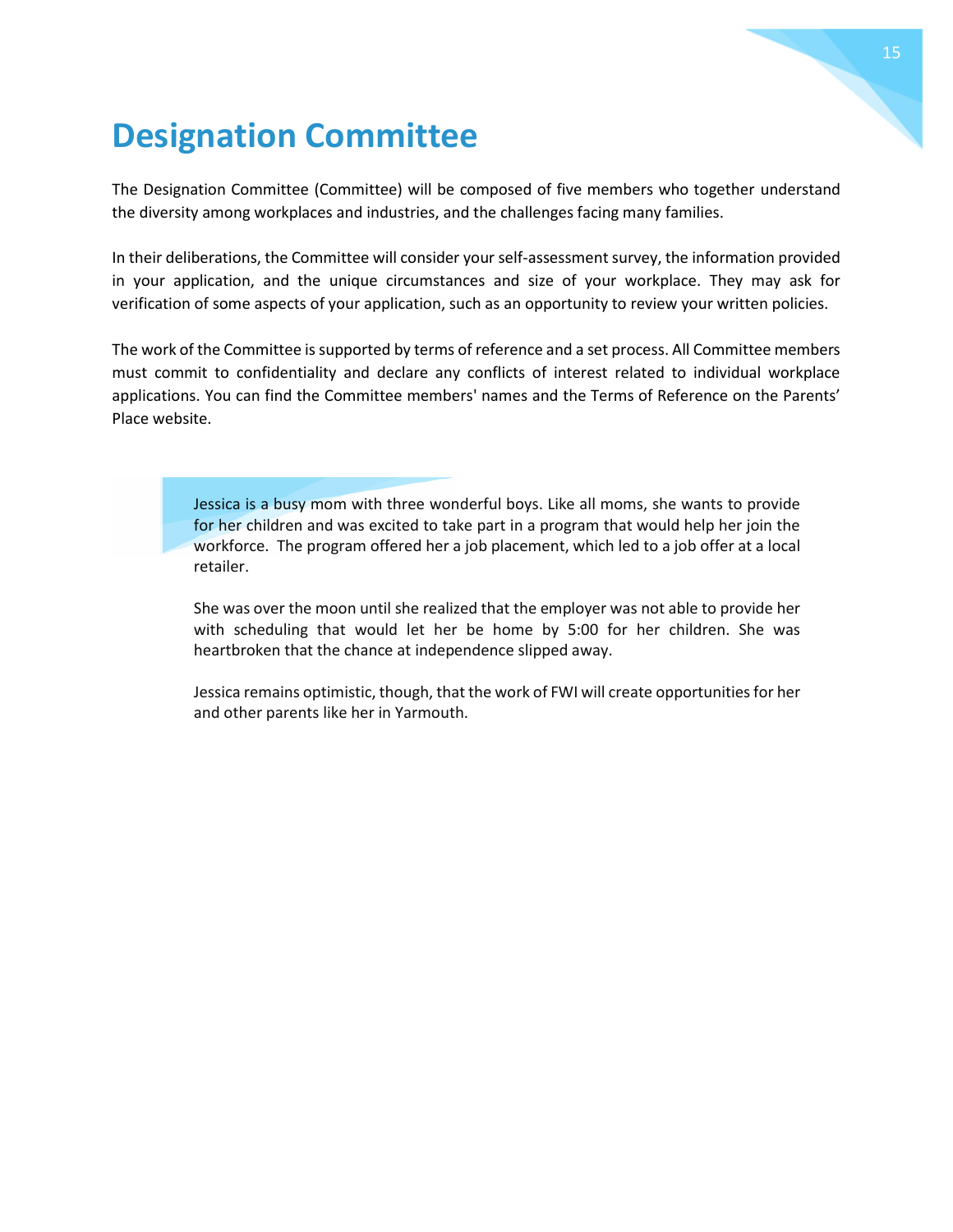## <span id="page-16-0"></span>**Self-Assessment Survey**

One important part of the designation process includes the applicant's completion and submission of a self-assessment survey. The self-assessment survey provides an opportunity for workplaces to evaluate their FlexTime options and policies. It is also one tool that the Designation Committee will use when it reviews applications for FlexTime Champion designation.

The self-assessment survey asks workplaces to rate themselves on fourteen questions related to FlexTime for a maximum score of 50. It weights the areas of continual improvement and employee engagement more heavily to demonstrate their importance in the success of any FlexTime initiatives.

In addition to prioritizing continual improvement and employee engagement, for each of the FlexTime options presented in this guide, the highest score is received when policies are written. There are established procedures that support FlexTime management.

A bonus question about community involvement is included to encourage workplaces to think about their commitment to their communities. Today's employees want to work with employers who demonstrate that commitment.

The total score of the self-assessment survey is considered along with additional information provided by applicants. Applicant workplaces are encouraged to share the nuances of their operations so that the Designation Committee has a full understanding of the uniqueness of the workplace and can fully consider qualitative as well as quantitative information.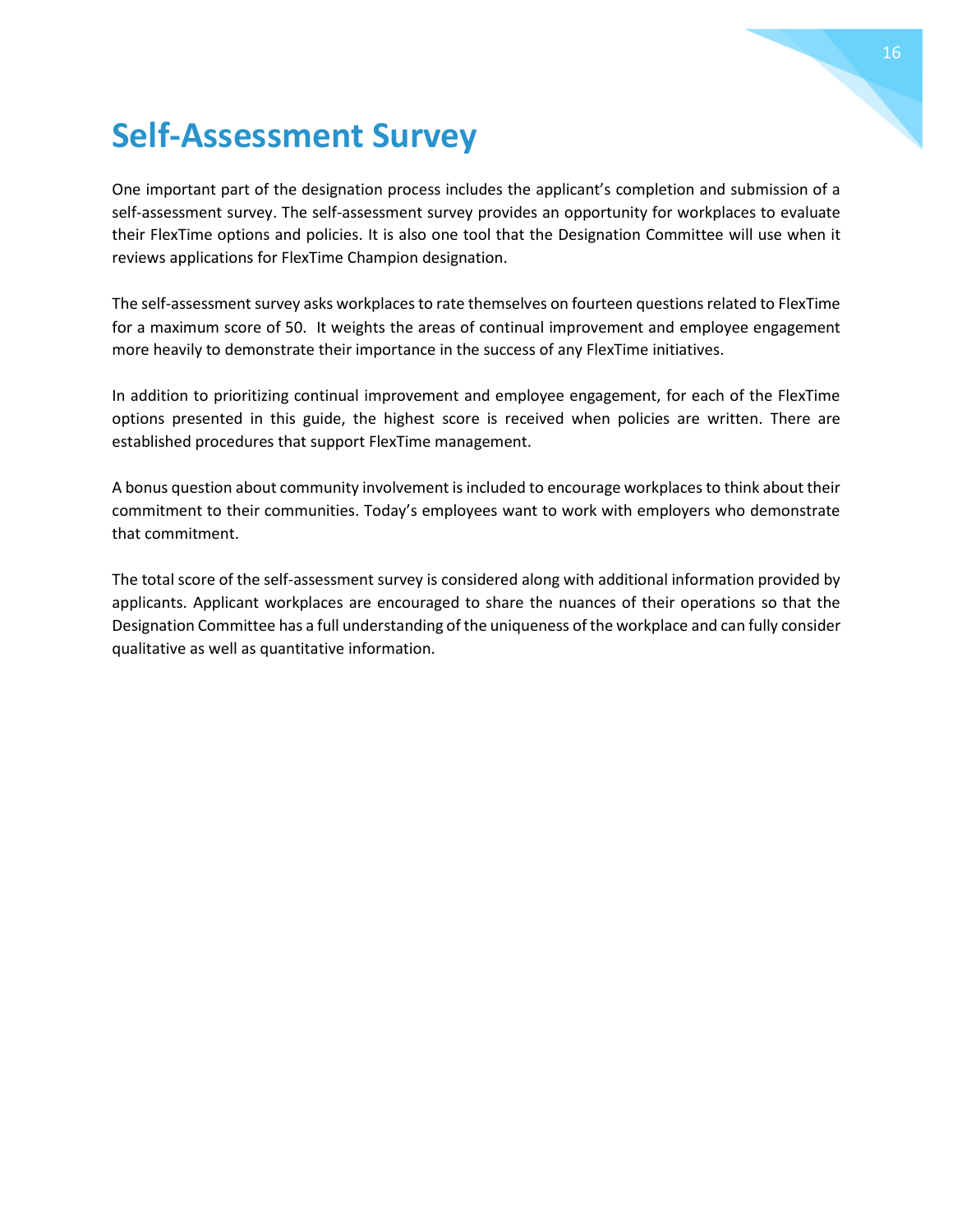#### 17

### <span id="page-17-0"></span>**Diversity of Workplaces**

Tri-County area businesses are very diverse. The self-assessment survey is designed for workplaces with employees, and it is utilized by all workplaces that apply for the FlexTime Champion designation. It is a tool that can be used by a workplace to track its implementation of FlexTime options and one consideration of the Committee. If you are renewing your FlexTime Champion designation, your new selfassessment will be compared to earlier self-assessments.

The Committee's comparison of the self-assessment surveys of workplaces that are similarly sized or operate in the same industry may be helpful in the designation process. For example, if some accounting or other service firms offer the daily-flextime option, a service firm that does not provide that option may receive the FlexTime Champion designation and be encouraged by the Certification Committee to consider the implementation of that FlexTime option. Whether or not the workplace is open to the public or serves a visiting client base is another workplace feature that will be considered.

The size of the workplace and the industry it operates in is also a consideration. Smaller workplaces may not have the need or opportunity to implement some FlexTime options. However, even workplaces that employ under ten employees should demonstrate that FlexTime options have been explored through engagement with employees and reviewing the available options. As smaller workplaces grow, there may be increased opportunities to expand FlexTime.

There may be FlexTime options that are available to some employee groups and not others. For example, a processing plant could have fewer FlexTime options available for plant workers but be in a position to provide additional opportunities to its office staff. In some cases, this situation will be unavoidable and is best addressed through open communication and the adoption of as many FlexTime options for each group of employees.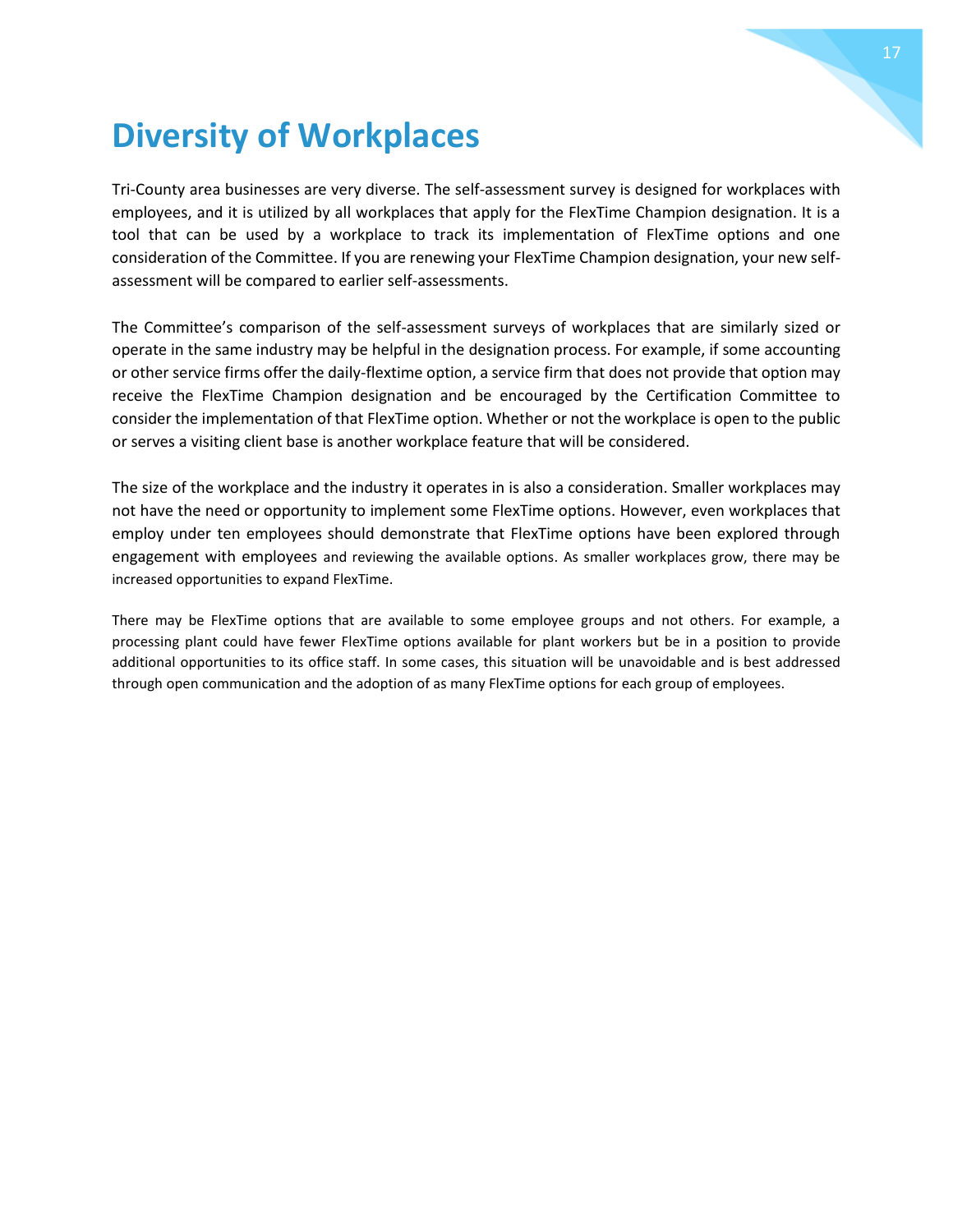### <span id="page-18-0"></span>**Renewal**

Parents' Place Yarmouth Family Centre and its partners are excited to support you as you work to provide a flexible and rewarding workplace for your employees and contribute to the Tri-County area being recognized as an area with positive and progressive workplace culture.

Achieving the FlexTime Champion designation is important and will establish your workplace as one focused on people and continual improvement. We look forward to seeing you through your first designation and reengaging with you in the future.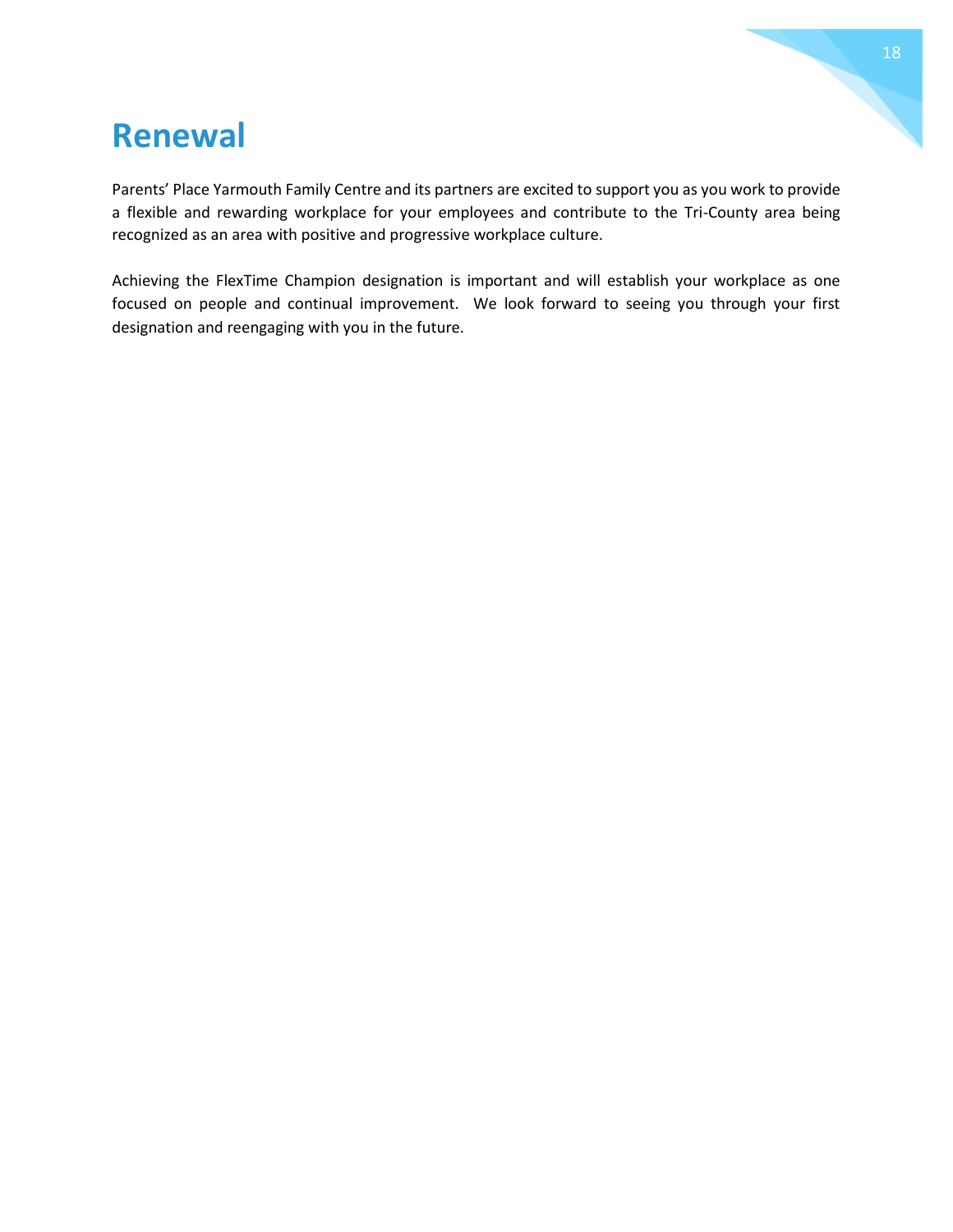

### **When can we apply for the FlexTime Champion designation?**

<span id="page-19-0"></span>**Questions and Answers**

Once your workplace commits to creating a FlexTime culture, you can join the FWI as a Committed participant. Once your action plan is in place, it can take up to a year to fully implement your FlexTime action plan.

However, if you and your workplace committee are well on its way, and you can point to progress, you can apply for FlexTime Champion at any time. Your contact at Parents' Place can help you decide when to apply for FlexTime Champion.

#### **Do we have to implement all the possible FlexTime solutions listed in this guide or implement them all at once to achieve the FlexTime Champion designation?**

Based on what is best for your workplace, you can adopt a few options in a few months or a year and implement other options in the future. The Designation Committee will be looking to see that a workplace has in place, or is considering, FlexTime options that fit with that workplace.

Some FlexTime options listed in this guide may not work at your workplace, and the primary objective of the FWI program is to have employers take a continual improvement approach to improve their workplace.

#### **We are a new workplace with only a few employees (or part-time employees). Is it still important for us to focus on work-life balance and to certify?**

New and smaller employers may face challenges in implementing some work-life balance options and policies. It may not be possible to introduce others, and whether your workplace has two or a hundred employees, their overall wellbeing matters. If you implement FlexTime policies now that are appropriate to your workplace, and enhance them as your workplace grows, you'll develop a good reputation, and it will be much easier to attract employees.

#### **How does the Designation Committee account for differences between small, large, and small workplaces?**

FWI and its Designation Committee members will consider diversity among workplaces in the designation process. The Committee will look at applications for evidence of a focus on continual improvement and implementing solutions that make sense for the workplace and your industry.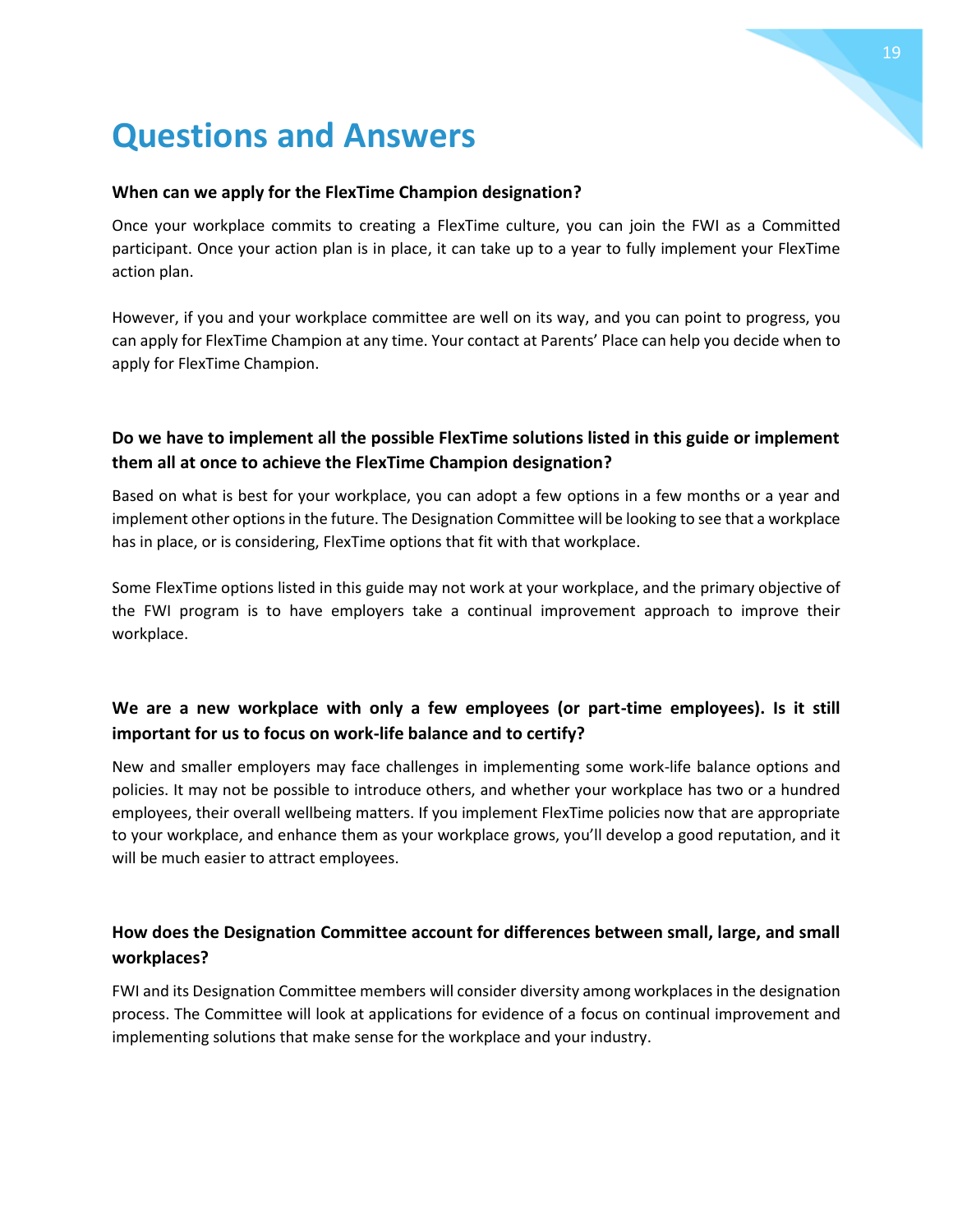#### **What are the critical success factors in the implementation of work-life balance policies?**

In addition to a focus on continual improvement, management must ensure that everyone takes equal advantage of work-life balance policies and understands its importance. Management must be supported to ensure that the policies and initiatives are managed for the good of the workplace and individual employees. When employees see their importance, they will start supporting one another and recommending you as an employer.

#### **Can we promote our designation and participation?**

Please do!

We will provide you with a framed certificate and a digital logo for your web site, letterhead, newsletter etc. and we will recognize you too.

The more you promote your participation, the more potential employees will notice you, and the more other workplaces will follow your leadership.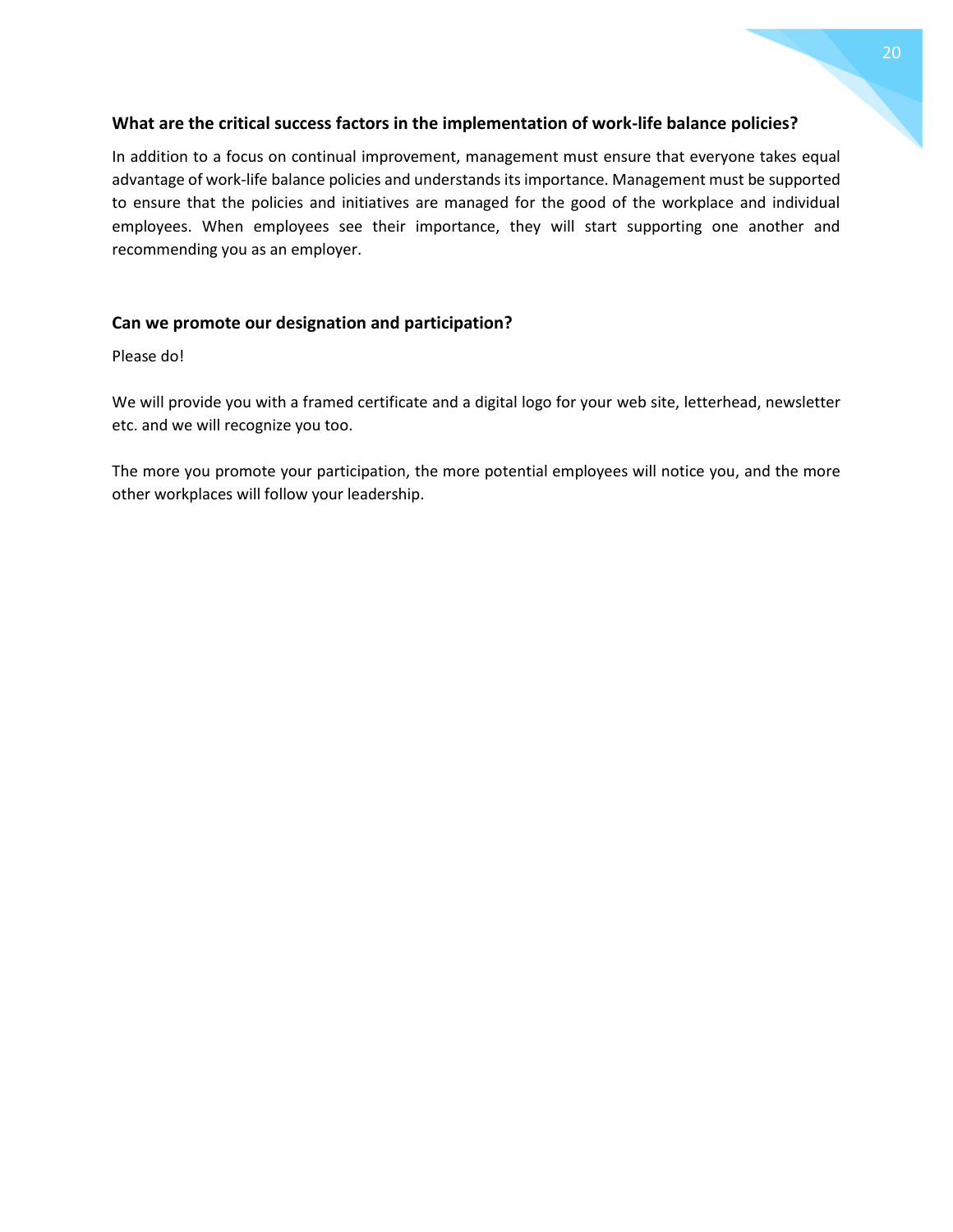<span id="page-21-0"></span>

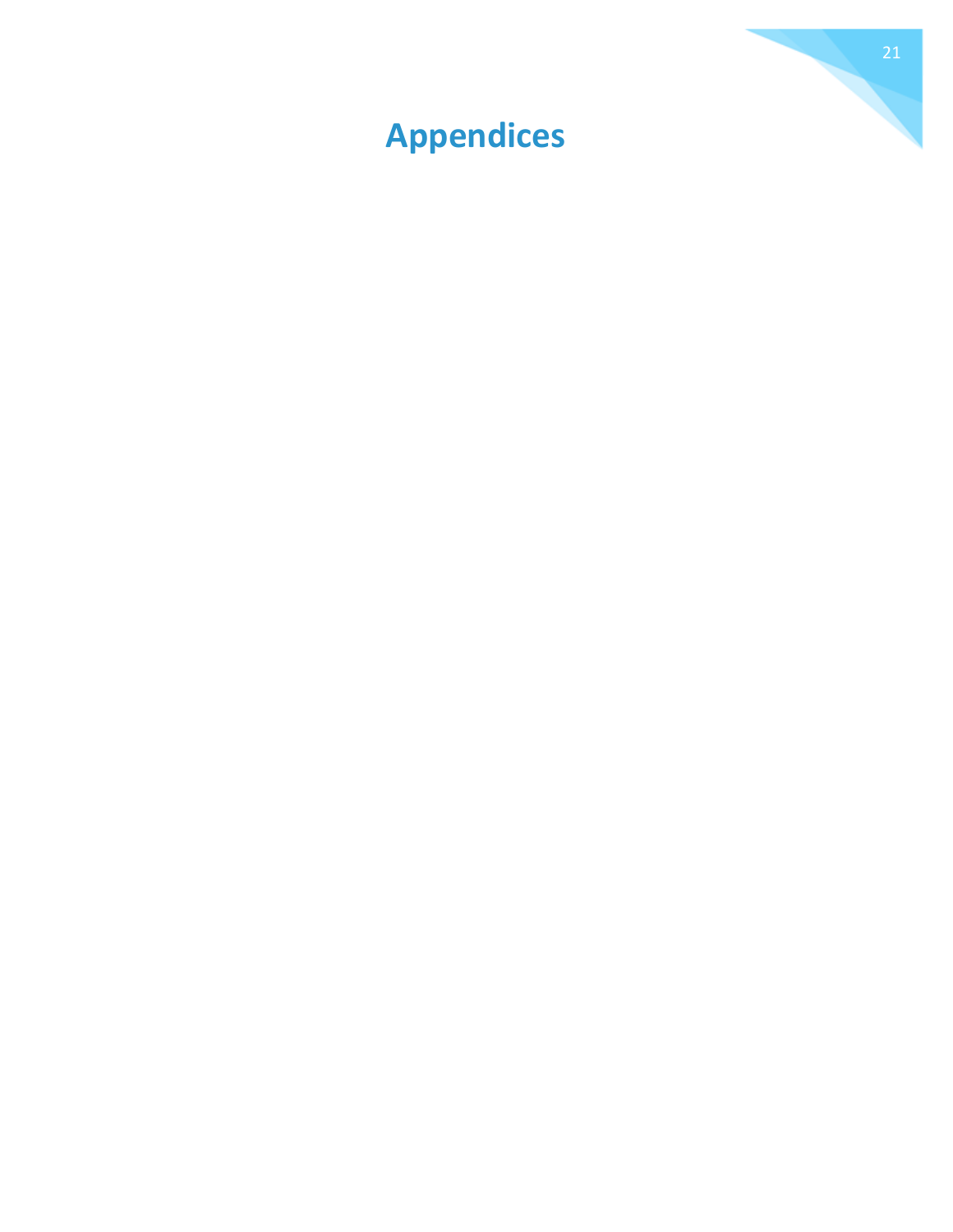### <span id="page-22-0"></span>**Appendix A: Introductory Workplace Questionnaire**

Workplace Name:

Workplace Contact:

- 1. How long have you been in operation? What is the industry of your workplace?
- 2. How many employees do you have?
	- Part-time \_\_\_
	- Full-time \_\_\_
- 3. Do you experience labour shortages or have on-going human resource issues related to the challenges families and individuals face in achieving work-life balance?
- 4. Do you have a process in place to gather feedback from your employees?
- 5. What are some ways your company promotes work-life balance?
- 6. Are you familiar with the idea of work-life balance and FlexTime?
- 7. Have your employees (past or present) ever asked for FlexTime policies?
- 8. What is your experience with FlexTime policies? If you have tried to implement them in the past, how successful were you, and what challenges did you face?
- 9. Are your FlexTime policies in written form?
- 10. If you do not have FlexTime policies in place, what challenges do you anticipate implementing FlexTime policies?
- 11. How could the FlexTime Works Initiative support you in adopting FlexTime policies?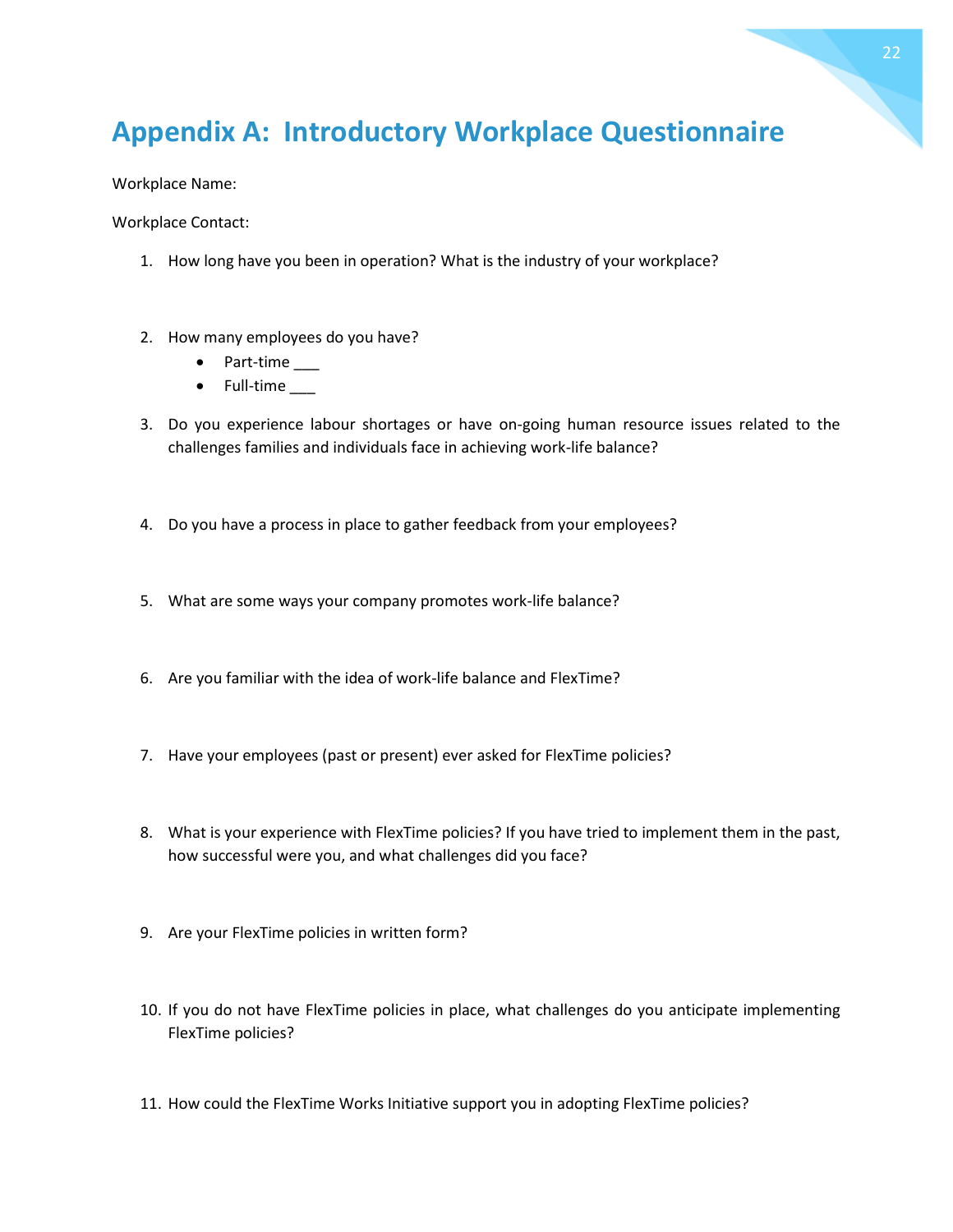

### <span id="page-23-0"></span>**Appendix B: Employee Survey**

Employees should have the option of completing this survey anonymously. Each employee could complete the survey, or the questions could be asked in a team meeting setting.

- 1. Are you familiar with the idea of work-life balance workplace policies? Can you provide a couple of examples?
- 2. Are you familiar with FlexTime and its advantages?
- 3. What work-life balance challenges do you face, and how could FlexTime policies help you address those challenges?
- 4. If you have ever asked for FlexTime support, were we able to help you?
- 5. Do you know the policies we have in place to help you and your colleagues achieve work-life balance? How have they benefited you or your colleagues?
- 6. What FlexTime policies could we implement that could help you achieve work-life balance?

In advance, you should have a good idea of the FlexTime options and policies that could be offered in your workplace and explain any constraints to your team.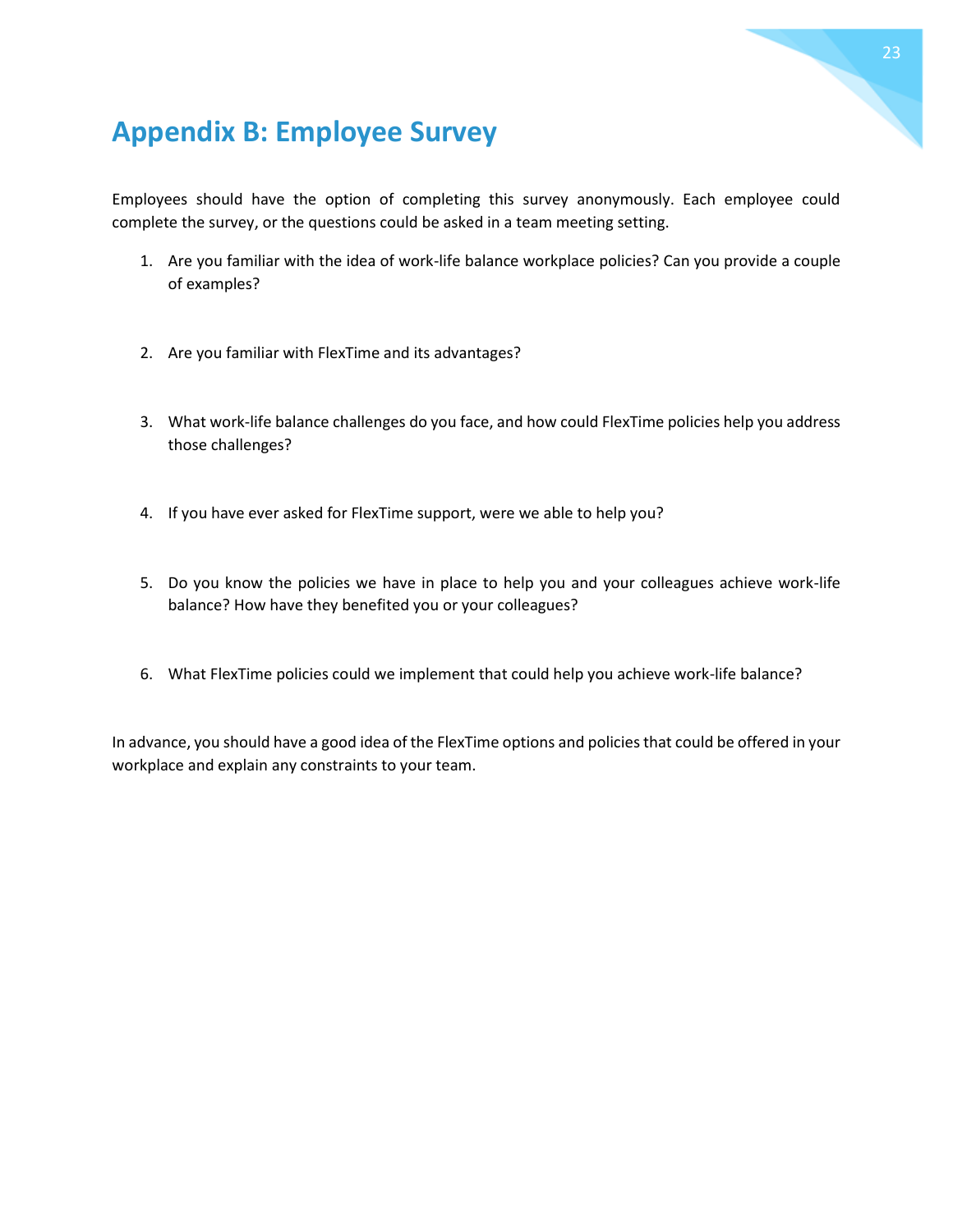### <span id="page-24-0"></span>**Appendix C: FlexTime Champion Application Form**

Workplace Name:

Contact Person:

Is your business a small, medium, or larger employer? Please check one box.

Small 1 to 99 employees

 $\Box$  Medium 100 – 499 employees

□ Larger 500+ employees

How long has your workplace had FlexTime policies in place?

How have your FlexTime policies helped your workplace?

How have your FlexTime policies helped your employees?

What challenges did you face in implementing FlexTime policies?

What are the other work-life balance programs and policies in place at your workplace?

How will your workplace maintain a focus on continual improvement in work-life balance policies and programs at your workplace?

What should we consider when reviewing your survey?

What, if any, work-life balance objectives do you have in place for the coming one to three years?

What is the name of the employee we could interview if required, as part of the Designation process?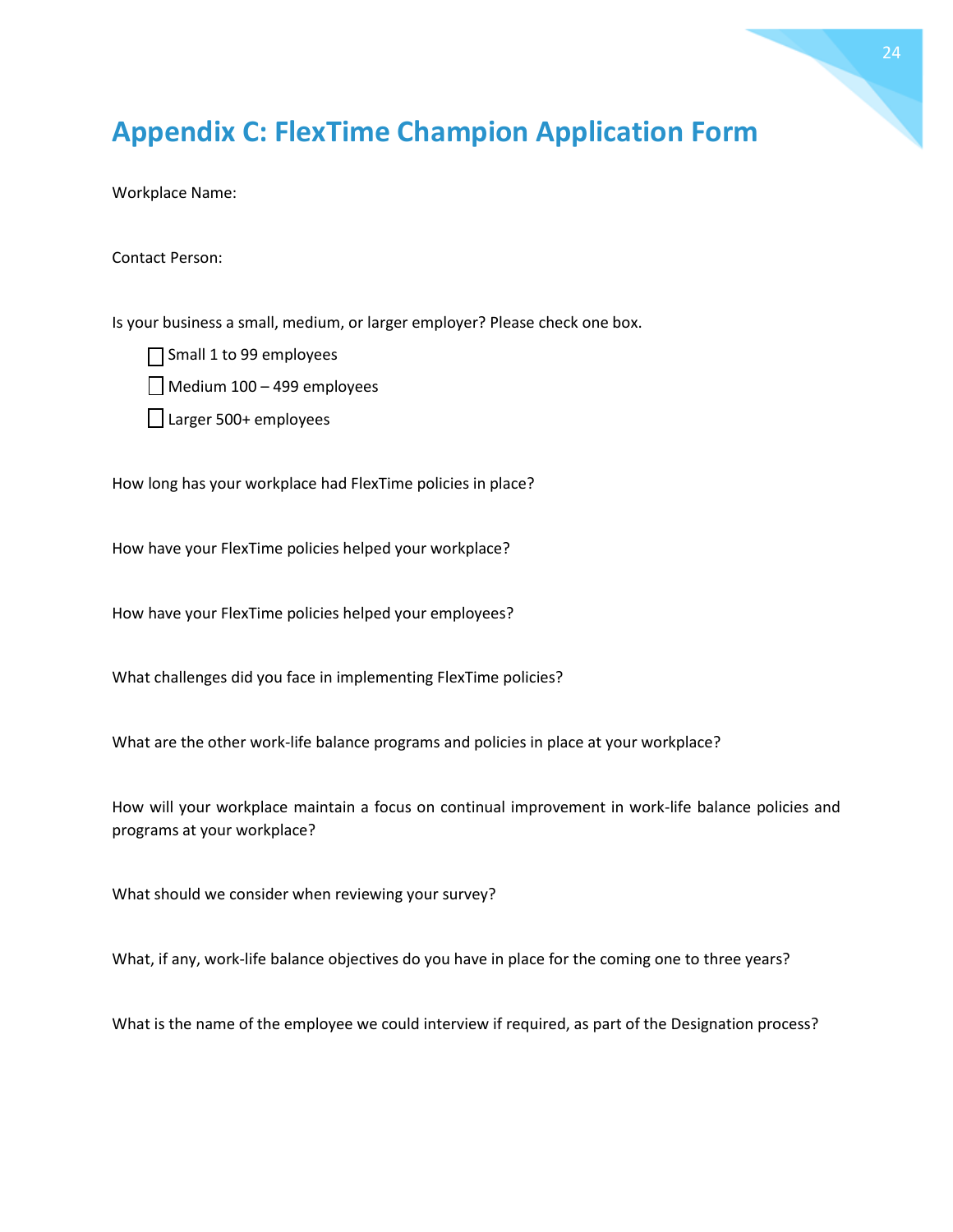

### <span id="page-25-0"></span>**Appendix D: Workplace Self-Assessment**

Add survey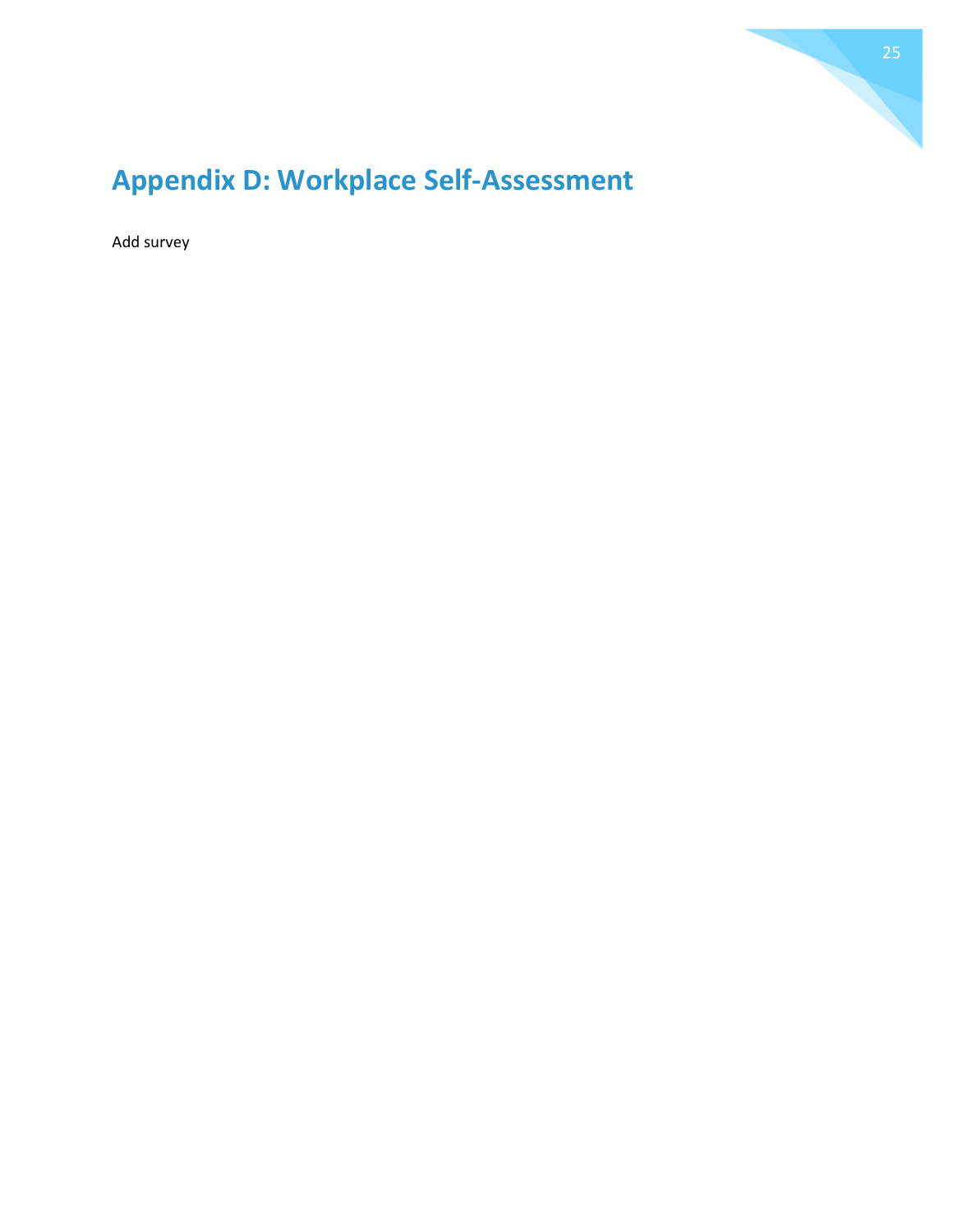

### <span id="page-26-0"></span>**Appendix E: Recognition Certificate**

Add certificate